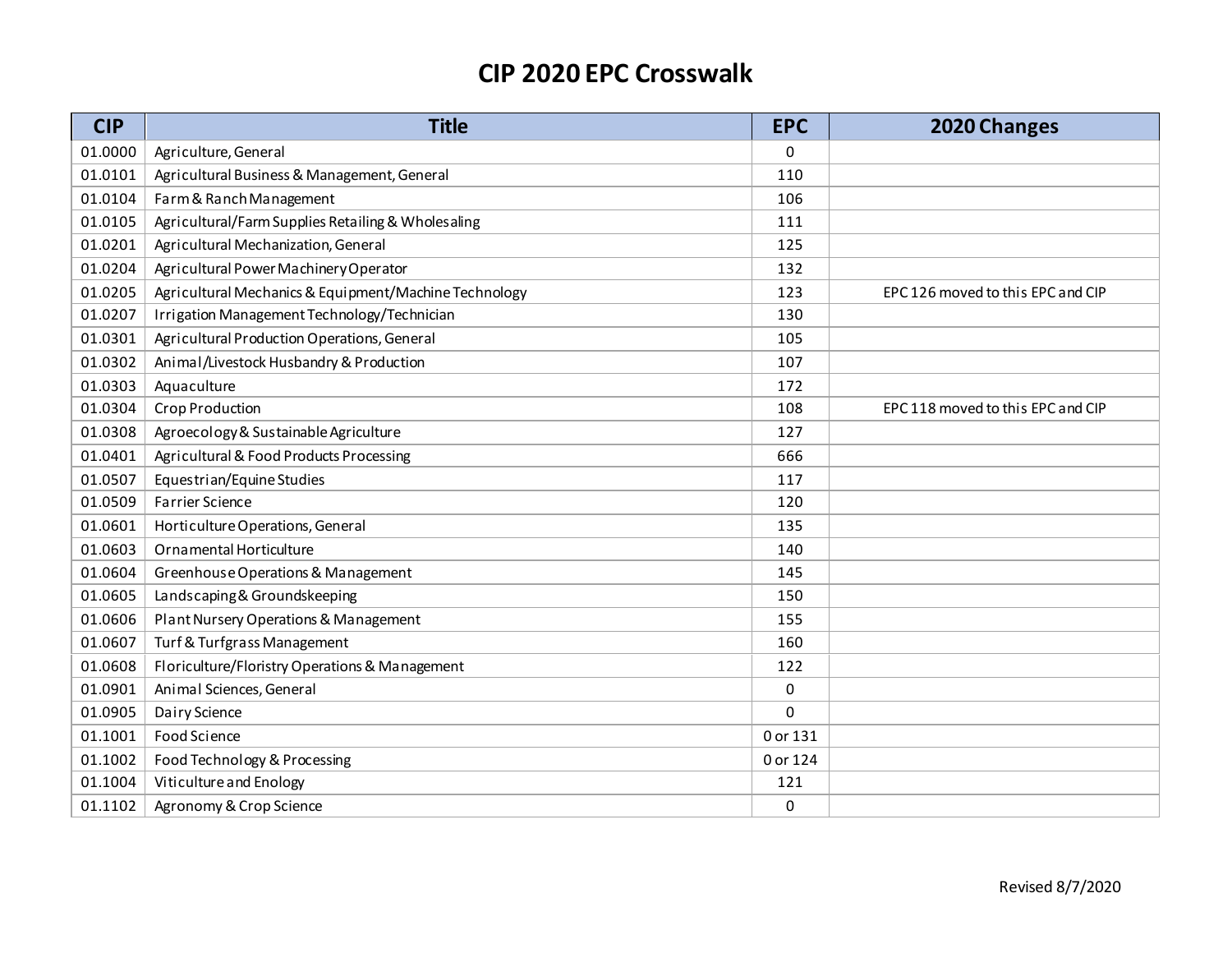| <b>CIP</b> | <b>Title</b>                                                            | <b>EPC</b> | 2020 Changes |
|------------|-------------------------------------------------------------------------|------------|--------------|
| 01.1103    | Horticulture Science                                                    | 0          |              |
| 01.1201    | Soil Science & Agronomy, General                                        | 171        |              |
| 01.8301    | Veterinary Animal Health Technology/Technician and Veterinary Assistant | 115        |              |
| 03.0101    | Natural Resources/Conservation, General                                 | 165        |              |
| 03.0103    | <b>Environmental Studies</b>                                            | 0          |              |
| 03.0201    | Environmental/Natural Resources Management and Policy, General          | 0          |              |
| 03.0205    | Water, Wetlands & Marine Resources Management                           | 190        |              |
| 03.0207    | Environmental/Natural Resource Recreation and Tourism                   | 128        |              |
| 03.0208    | Environmental/Natural Resources Law Enforcement and Protective Services | 129        |              |
| 03.0301    | Fishing & Fisheries Sciences & Management                               | 174        |              |
| 03.0501    | Forestry, General                                                       | 173        |              |
| 03.0508    | Urban Forestry                                                          | 196        |              |
| 03.0509    | Wood Science & Wood Products/Pulp & Paper Technology/Technician         | 878        |              |
| 03.0510    | Forest Resources Production & Management                                | 0          |              |
| 03.0511    | Forest Technology                                                       | 675        |              |
| 03.0601    | Wildlife, Fish & Wildlands Science & Management                         | 185        |              |
| 04.0301    | City/Urban, Community & Regional Planning                               | 0 or 526   |              |
| 04.0401    | Environmental Design/Architecture                                       | 0          |              |
| 04.0601    | Landscape Architecture                                                  | 0          |              |
| 04.0901    | Architectural Technology                                                | 0          |              |
| 05.0101    | African Studies                                                         | 0          |              |
| 05.0103    | Asian Studies/Civilization                                              | 0          |              |
| 05.0107    | Latin American Studies                                                  | 0          |              |
| 05.0115    | Canadian Studies                                                        | 0          |              |
| 05.0200    | <b>Ethnic Studies</b>                                                   | 0          |              |
| 05.0201    | African-American/Black Studies                                          | 0          |              |
| 05.0202    | American Indian/Native American Studies                                 | 0          |              |
| 05.0203    | Hispanic-American, Puerto Rican & Mexican American Studies              | 0          |              |
| 05.0206    | Asian-American Studies                                                  | 0          |              |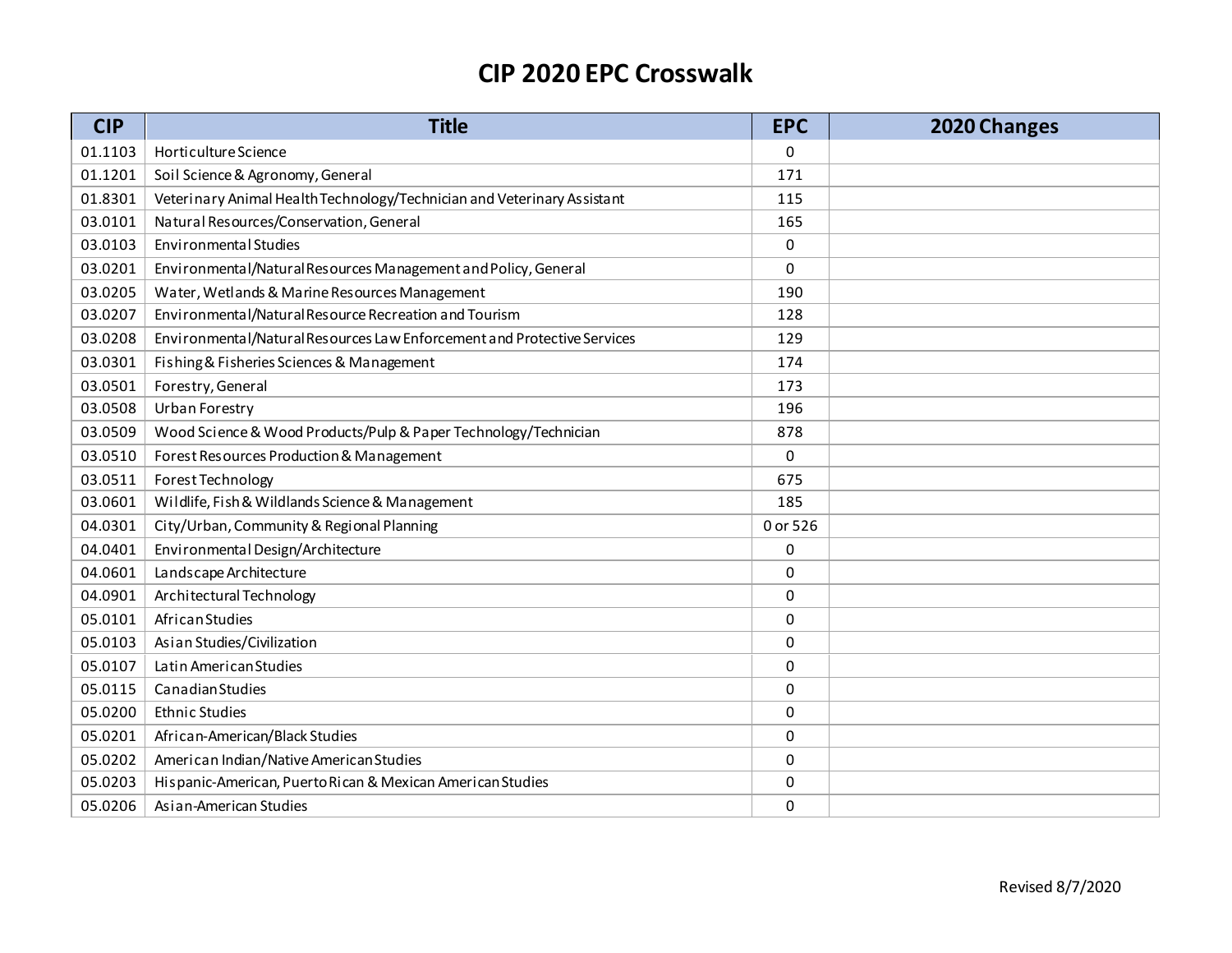| <b>CIP</b> | <b>Title</b>                                                        | <b>EPC</b> | 2020 Changes |
|------------|---------------------------------------------------------------------|------------|--------------|
| 05.0207    | Women's Studies                                                     | 0          |              |
| 05.0211    | Deaf Studies                                                        | 0          |              |
| 09.0100    | Communication, General                                              | 0          |              |
| 09.0101    | Speech Communication & Rhetoric                                     | $\Omega$   |              |
| 09.0102    | Mass Communications/Media Studies                                   | $\Omega$   |              |
| 09.0401    | Journalism                                                          | 538        |              |
| 09.0404    | Photojournalism                                                     | 0 or 540   |              |
| 09.0701    | Radio & Television                                                  | 0          |              |
| 09.0702    | Digital Communication & Media/Multimedia                            | 584        |              |
| 09.0900    | Public Relations, Advertising & Applied Communication               | 0          |              |
| 09.0901    | Organizational Communication, General                               | $\Omega$   |              |
| 09.0903    | Advertising                                                         | 0 or 537   |              |
| 09.0907    | International & Intercultural Communication                         | 0          |              |
| 09.0908    | Technical & Scientific Communication                                | 0          |              |
| 10.0105    | <b>Communication Technology</b>                                     | 614        |              |
| 10.0201    | Photographic & Film/Video Technology/Technician                     | 740        |              |
| 10.0202    | Radio & Television Broadcasting Technology/Technician               | 628        |              |
| 10.0203    | Recording Arts Technology/Technician                                | 212        |              |
| 10.0303    | Prepress/Desktop Publishing & Digital Imaging Design                | 743        |              |
| 10.0304    | Animation, Interactive Technology, Video Graphics & Special Effects | 744        |              |
| 10.0305    | Graphic & Printing Equipment Operator, General Production           | 793        |              |
| 10.0306    | Platemaker/Imager                                                   | 741        |              |
| 10.0308    | Computer Typography & Composition Equipment Operator                | 756        |              |
| 11.0101    | Computer & Information Sciences, General                            | 0          |              |
| 11.0103    | Information Technology                                              | 516        |              |
| 11.0104    | <b>Informatics</b>                                                  | 0          |              |
| 11.0201    | <b>Computer Programming</b>                                         | 0 or 515   |              |
| 11.0202    | <b>Computer Programming, Specific Applications</b>                  | 500        |              |
| 11.0203    | Computer Programming, Vendor/Product Certification                  | 501        |              |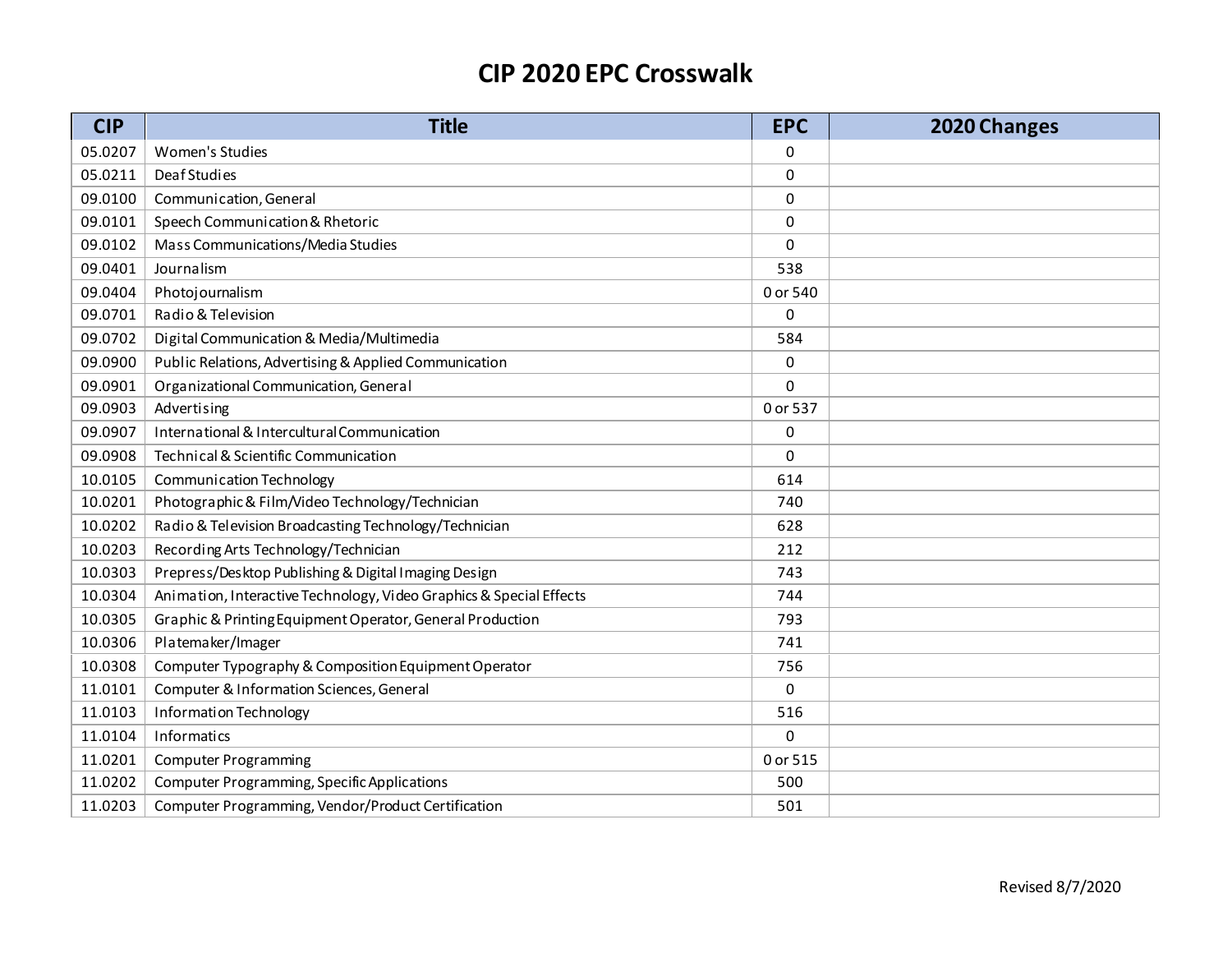| <b>CIP</b> | <b>Title</b>                                                             | <b>EPC</b>  | 2020 Changes |
|------------|--------------------------------------------------------------------------|-------------|--------------|
| 11.0301    | Data Processing                                                          | 514         |              |
| 11.0401    | <b>Information Science</b>                                               | $\mathbf 0$ |              |
| 11.0501    | <b>Computer Systems Analysis</b>                                         | 0           |              |
| 11.0601    | Microcomputer Applications, General                                      | 518         |              |
| 11.0602    | <b>Word Processing</b>                                                   | 566         |              |
| 11.0701    | Computer Science                                                         | 0           |              |
| 11.0801    | Web Page, Digital/Multimedia & Information Resource Design               | 524         |              |
| 11.0802    | Data Modeling/Warehousing & Database Administration                      | 503         |              |
| 11.0803    | <b>Computer Graphics</b>                                                 | 504         |              |
| 11.0901    | Computer Systems Networking & Telecommunications                         | 527         |              |
| 11.1001    | Network & System Administration                                          | 533         |              |
| 11.1002    | System, Networking & LAN/WAN Management                                  | 534         |              |
| 11.1003    | Computer and Information Systems Security/Auditing/Information Assurance | 506         |              |
| 11.1004    | Web/Multimedia Management & Webmaster                                    | 507         |              |
| 11.1006    | <b>Computer Support Specialist</b>                                       | 509         |              |
| 12.0302    | Funeral Direction/Service                                                | 882         |              |
| 12.0401    | Cosmetology                                                              | 823         |              |
| 12.0402    | Barbering                                                                | 820         |              |
| 12.0407    | Hair Styling/Stylist and Hair Design                                     | 753         |              |
| 12.0409    | Aesthetician/Esthetician & Skin Care Specialist                          | 822         |              |
| 12.0410    | Nail Technician/Specialist & Manicurist                                  | 821         |              |
| 12.0412    | Salon/Beauty Salon Management                                            | 266         |              |
| 12.0413    | Cosmetology, Barber/Stylist & Nail Instructor                            | 280         |              |
| 12.0501    | Baking & Pastry Arts/Baker/Pastry Chef                                   | 847         |              |
| 12.0503    | <b>Culinary Arts/Chef Training</b>                                       | 850         |              |
| 12.0504    | Restaurant, Culinary & Catering Management                               | 259         |              |
| 12.0505    | Food Preparation/Professional Cooking/Kitchen Assistant                  | 855         |              |
| 12.0506    | Meatcutter                                                               | 851         |              |
| 12.0507    | Waiter/Waitress & Dining RoomManager                                     | 853         |              |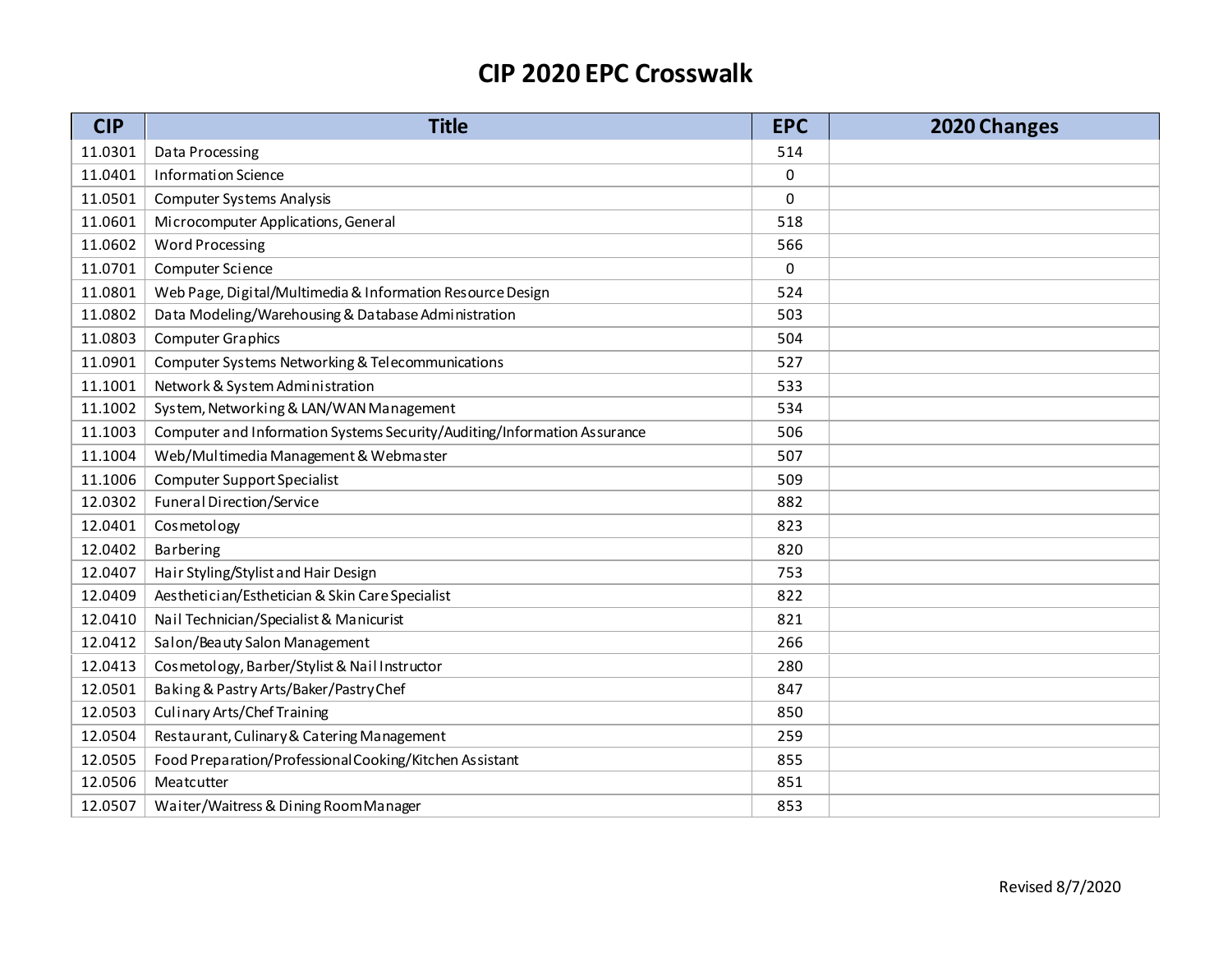| <b>CIP</b> | <b>Title</b>                                                                    | <b>EPC</b>  | 2020 Changes |
|------------|---------------------------------------------------------------------------------|-------------|--------------|
| 12.0510    | Wine Steward/Sommelier                                                          | 866         |              |
| 13.0101    | Education, General                                                              | $\pmb{0}$   |              |
| 13.0202    | Multicultural Education                                                         | 0           |              |
| 13.0301    | Curriculum & Instruction                                                        | $\Omega$    |              |
| 13.0501    | Educational/InstructionalTechnology                                             | 799         |              |
| 13.1001    | Special Education & Teaching, General                                           | 0           |              |
| 13.1015    | Education/Teaching of Individuals in Early Childhood Special Education Programs | 0           |              |
| 13.1201    | Adult & Continuing Education & Teaching                                         | 401         |              |
| 13.1202    | Elementary Education & Teaching                                                 | 0           |              |
| 13.1210    | Early Childhood Education & Teaching                                            | 402         |              |
| 13.1311    | Mathematics Teacher Education                                                   | 0           |              |
| 13.1314    | Physical Education Teaching & Coaching                                          | 0           |              |
| 13.1316    | Science Teacher Education/General Science Teacher Education                     | $\pmb{0}$   |              |
| 13.1319    | Professional-Technical Teacher Education (Vocational)                           | 880         |              |
| 13.1320    | Trade & Industrial Teacher Education                                            | 413         |              |
| 13.1322    | <b>Biology Teacher Education</b>                                                | 0           |              |
| 13.1323    | Chemistry Teacher Education                                                     | 0           |              |
| 13.1329    | Physics Teacher Education                                                       | 0           |              |
| 13.1337    | Earth Science Teacher Education                                                 | 0           |              |
| 13.1399    | Teacher Education & Professional Development, Other                             | 0           |              |
| 13.1401    | Teaching English as a Second/Foreign Language                                   | $\mathbf 0$ |              |
| 13.1501    | Teacher Assistant/Educational Paraprofessional                                  | 839         |              |
| 13.1502    | Adult Literacy Tutor/Instructor                                                 | 414         |              |
| 14.0101    | Engineering, General                                                            | 0           |              |
| 14.0102    | Pre-Engineering                                                                 | 0           |              |
| 14.0701    | Chemical Engineering, General                                                   | 0           |              |
| 14.0801    | Civil Engineering, General                                                      | 0           |              |
| 14.0901    | Computer Engineering, General                                                   | 0           |              |
| 14.1001    | Electrical & Electronics Engineering                                            | 0           |              |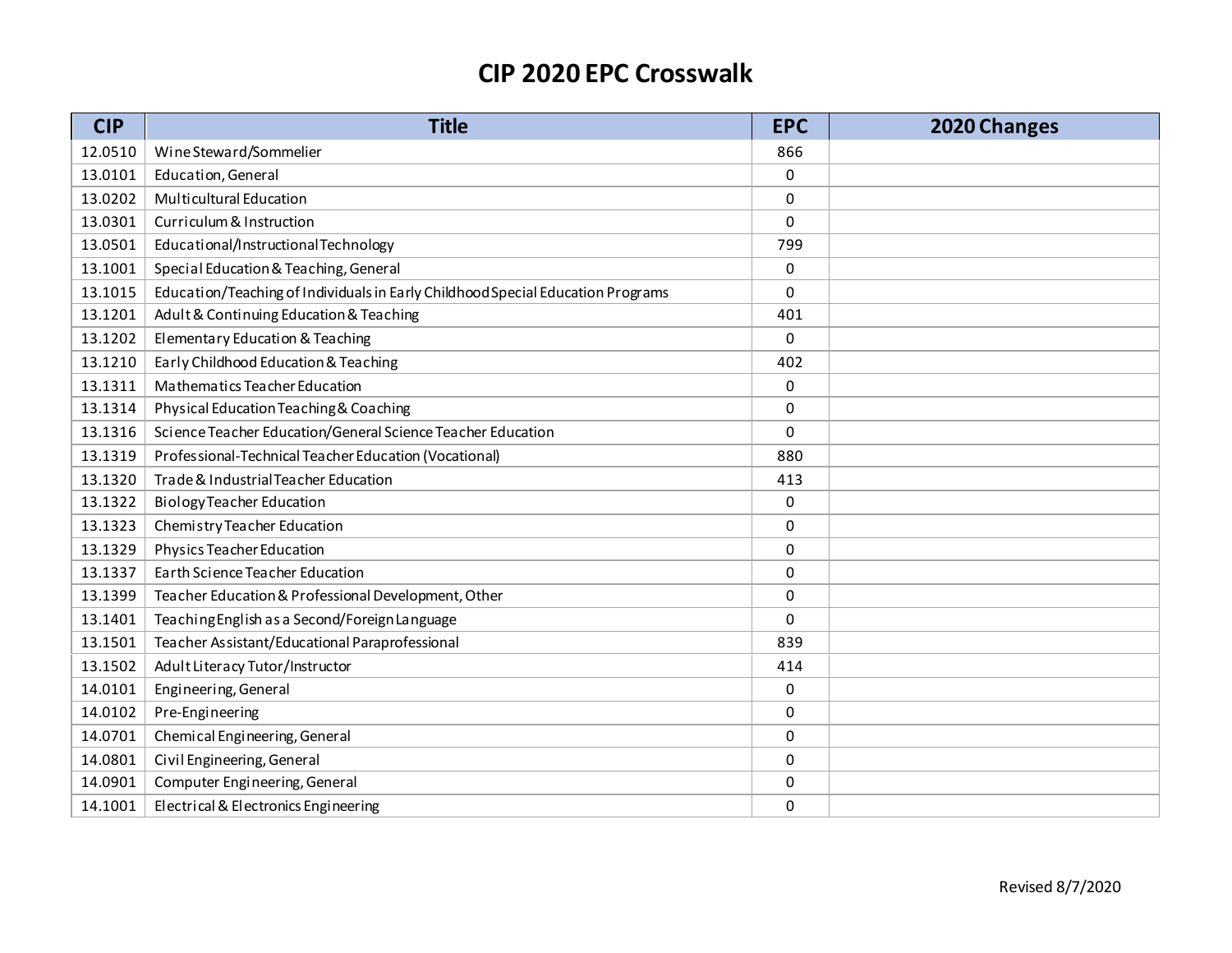| <b>CIP</b> | <b>Title</b>                                                                 | <b>EPC</b> | 2020 Changes                      |
|------------|------------------------------------------------------------------------------|------------|-----------------------------------|
| 14.1101    | Engineering Mechanics                                                        | 0          |                                   |
| 14.1401    | Environmental Health Engineering                                             | 0          |                                   |
| 14.1901    | Mechanical Engineering                                                       | 0          |                                   |
| 15.0000    | Engineering Technologies/Technicians, General                                | 603        |                                   |
| 15.0101    | Architectural Engineering Technologies/Technicians                           | 638        |                                   |
| 15.0201    | Civil Engineering Technologies/Technicians                                   | 612        |                                   |
| 15.0303    | Electrical, Electronic, and Communications Engineering Technology/Technician | 630        | EPC 646 moved to this EPC and CIP |
| 15.0304    | Laser and Optical Technology/Technician                                      | 699        |                                   |
| 15.0305    | Telecommunications Technology/Technician                                     | 644        |                                   |
| 15.0401    | <b>Biomedical Technology</b>                                                 | 654        |                                   |
| 15.0403    | Electromechanical/Electromechanical Engineering Technology/Technician        | 633        |                                   |
| 15.0404    | Instrumentation Technology                                                   | 637        |                                   |
| 15.0405    | Robotics Technology                                                          | 640        |                                   |
| 15.0406    | Automation Engineer Technology/Technician                                    | <b>TBD</b> |                                   |
| 15.0506    | Water Quality & Wastewater Treatment Management & Recycling Technology       | 862        |                                   |
| 15.0507    | Environmental Engineering Technology                                         | 616        |                                   |
| 15.0508    | Hazardous Materials Management & Waste Technology                            | 613        |                                   |
| 15.0607    | Plastics & Polymer Engineering Technology                                    | 827        |                                   |
| 15.0611    | Metallurgical Technology                                                     | 965        |                                   |
| 15.0612    | Industrial Technology                                                        | 604        |                                   |
| 15.0613    | Manufacturing Engineering Technology                                         | 607        |                                   |
| 15.0617    | Composite Materials Technology/Technician                                    | 777        |                                   |
| 15.0701    | Occupational Safety & Health Technology                                      | 844        |                                   |
| 15.0702    | Quality Control Technology                                                   | 649        |                                   |
| 15.0703    | Industrial Safety Technology                                                 | 848        |                                   |
| 15.0805    | Mechanical Engineering Technology                                            | 642        |                                   |
| 15.1001    | Construction Engineering Technology                                          | 606        |                                   |
| 15.1102    | Surveying Technology                                                         | 624        |                                   |
| 15.1103    | Hydraulics & Fluid Power Technology                                          | 751        |                                   |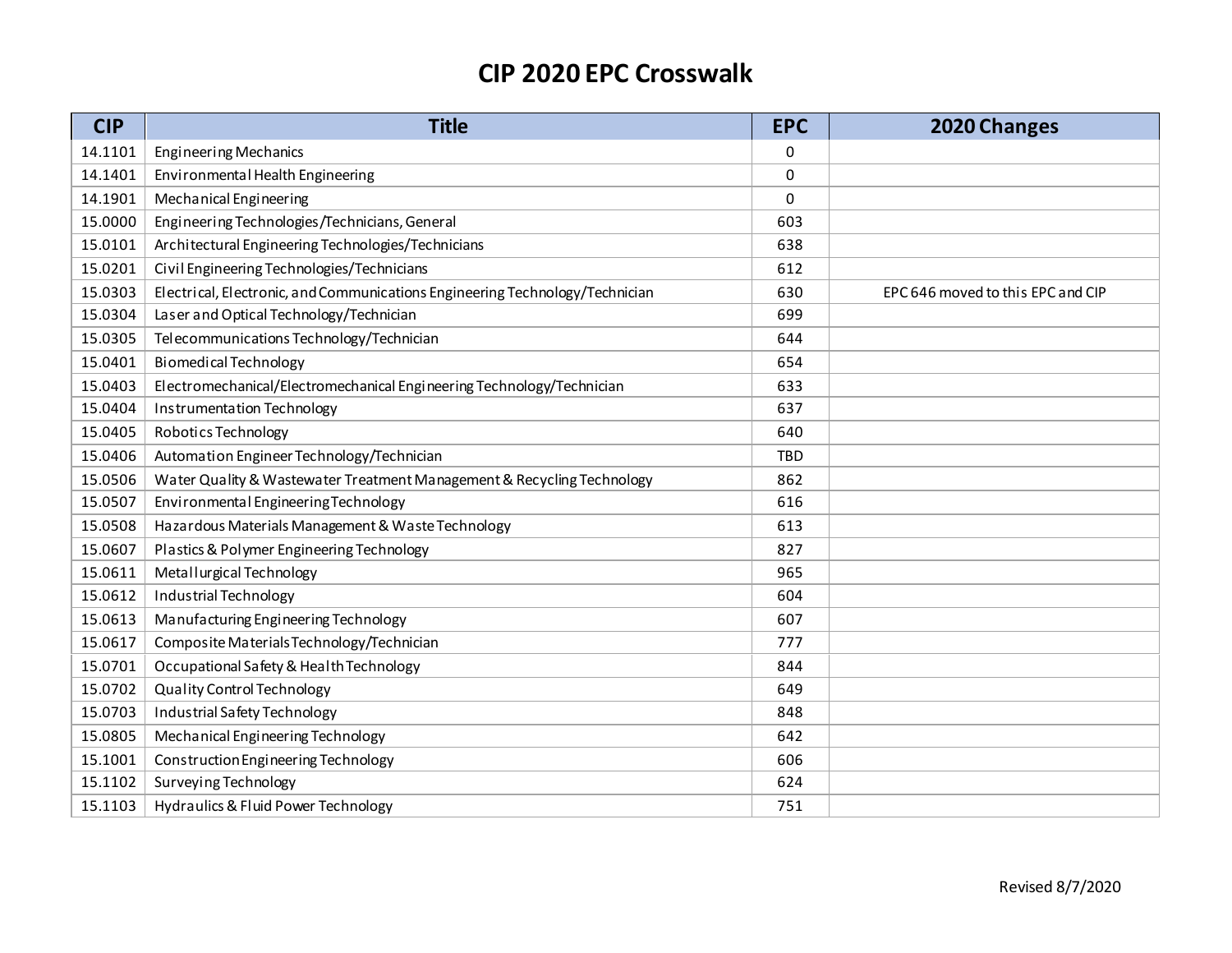| <b>CIP</b> | <b>Title</b>                                                      | <b>EPC</b> | 2020 Changes                      |
|------------|-------------------------------------------------------------------|------------|-----------------------------------|
| 15.1201    | <b>Computer Engineering Technology</b>                            | 610        |                                   |
| 15.1202    | Computer Tech/Computer Systems Technology                         | 608        |                                   |
| 15.1203    | Computer Hardware Technology                                      | 600        |                                   |
| 15.1204    | Computer Software Technology                                      | 601        |                                   |
| 15.1301    | Drafting & Design Technology, General                             | 778        |                                   |
| 15.1302    | CAD/CADD Drafting and/or Design Technology                        | 602        |                                   |
| 15.1303    | Architectural Drafting & Architectural CAD/CADD                   | 783        |                                   |
| 15.1304    | Civil Drafting & Civil Engineering CAD/CADD                       | 798        |                                   |
| 15.1305    | Electrical/Electronic Drafting & Electrical/Electronic CAD/CADD   | 797        |                                   |
| 15.1306    | Mechanical Drafting & Mechanical Drafting CAD/CADD                | 782        |                                   |
| 15.1401    | Nuclear Engineering Technology                                    | 771        |                                   |
| 15.1601    | Nanotechnology                                                    | 653        |                                   |
| 15.1701    | Energy Systems Technology/Technician                              | 177        | EPC 674 moved to this EPC and CIP |
| 15.1703    | Solar Energy Technology/Technician                                | 671        |                                   |
| 16.0101    | Foreign Languages & Literatures, General                          | 0          |                                   |
| 16.0102    | Linguistics                                                       | 0          |                                   |
| 16.0104    | Comparative Literature                                            | 0          |                                   |
| 16.0201    | African Languages, Literatures & Linguistics                      | 0          |                                   |
| 16.0301    | Chinese Language & Literature                                     | 0          |                                   |
| 16.0302    | Japanese Language & Literature                                    | 0          |                                   |
| 16.0303    | Korean Language & Literature                                      | 0          |                                   |
| 16.0399    | East Asian Languages, Literatures & Linguistics                   | 0          |                                   |
| 16.0401    | Baltic Languages, Literatures & Linguistics                       | 0          |                                   |
| 16.0402    | Russian Language & Literature                                     | 0          |                                   |
| 16.0499    | Slavic, Baltic, and Albanian Languages, Literatures & Linguistics | 0          |                                   |
| 16.0501    | German Language & Literature                                      | 0          |                                   |
| 16.0502    | Scandinavian Languages, Literatures & Linguistics                 | $\pmb{0}$  |                                   |
| 16.0599    | Germanic Languages, Literatures & Linguistics, Other              | 0          |                                   |
| 16.0601    | Modern Greek Language & Literature                                | 0          |                                   |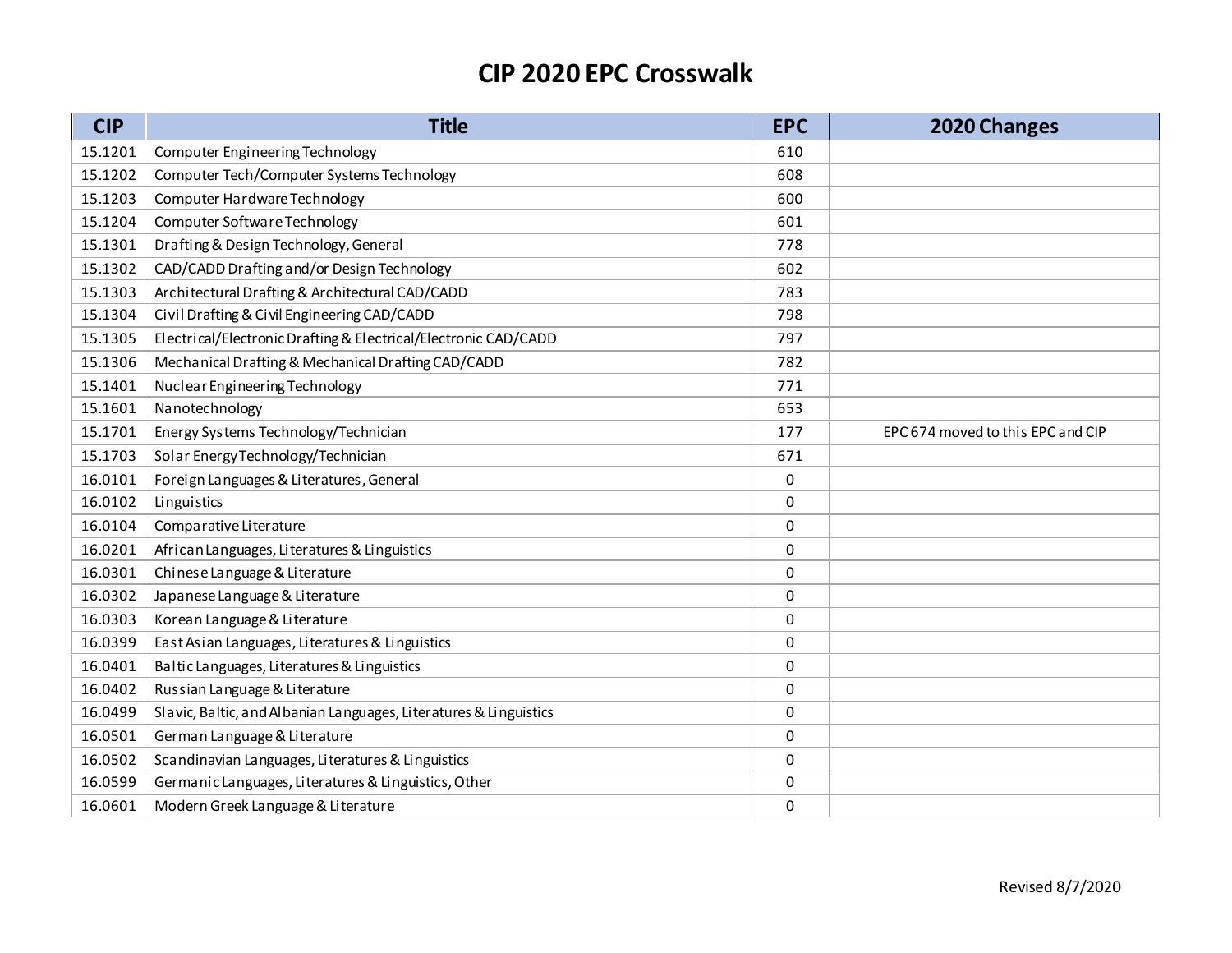| <b>CIP</b> | <b>Title</b>                                                                        | <b>EPC</b> | 2020 Changes |
|------------|-------------------------------------------------------------------------------------|------------|--------------|
| 16.0799    | South Asian Languages, Literatures & Linguistics                                    | 0          |              |
| 16.0801    | Iranian Languages, Literatures & Linguistics                                        | 0          |              |
| 16.0901    | French Language & Literature                                                        | 0          |              |
| 16.0902    | Italian Language & Literature                                                       | $\Omega$   |              |
| 16.0905    | Spanish Language & Literature                                                       | 0          |              |
| 16.0908    | Hispanic & Latin American Languages, Literatures & Linguistics                      | 0          |              |
| 16.0999    | Romance Languages, Literatures & Linguistics, Other                                 | 0          |              |
| 16.1001    | American Indian/Native American Languages, Literatures & Linguistics                | $\Omega$   |              |
| 16.1101    | Arabic Language & Literature                                                        | 0          |              |
| 16.1102    | Hebrew Language & Literature                                                        | 0          |              |
| 16.1199    | Middle/Near East Languages, Literatures & Linguistics, Genl                         | 0          |              |
| 16.1200    | Classics & Classical Languages, Literatures & Linguistics, Genl                     | 0          |              |
| 16.1301    | Celtic Languages, Literatures & Linguistics                                         | 0          |              |
| 16.1400    | Southeast Asian Languages, Literatures & Linguistics, Genl                          | 0          |              |
| 16.1599    | Turkic, Ural-Altaic, Caucasian & Central Asian Languages, Literatures & Linguistics | 0          |              |
| 16.1601    | American Sign Language (ASL)                                                        | $\Omega$   |              |
| 16.1603    | Sign Language Interpretation & Translation                                          | 684        |              |
| 16.1701    | English as a Second Language (Academic)                                             | 0          |              |
| 16.9999    | Foreign Languages, Literature, and Linguistics, Other                               | 438        |              |
| 19.0101    | Family & Consumer Sciences/Human Sciences, General                                  | 0          |              |
| 19.0201    | Business Family & Consumer Sciences/Human Sciences                                  | 0          |              |
| 19.0401    | Family Resource Management Studies, General                                         | 0          |              |
| 19.0501    | Foods, Nutrition & Wellness Studies, General                                        | 0          |              |
| 19.0601    | Housing & Human Environments, General                                               | 0          |              |
| 19.0701    | Human Development & Family Studies, General                                         | 133        |              |
| 19.0706    | Child Development                                                                   | 134        |              |
| 19.0707    | Family and Community Services                                                       | <b>TBD</b> |              |
| 19.0708    | Child Care & Support Services Management                                            | 0          |              |
| 19.0709    | Child Care Provider/Assistant                                                       | 409        |              |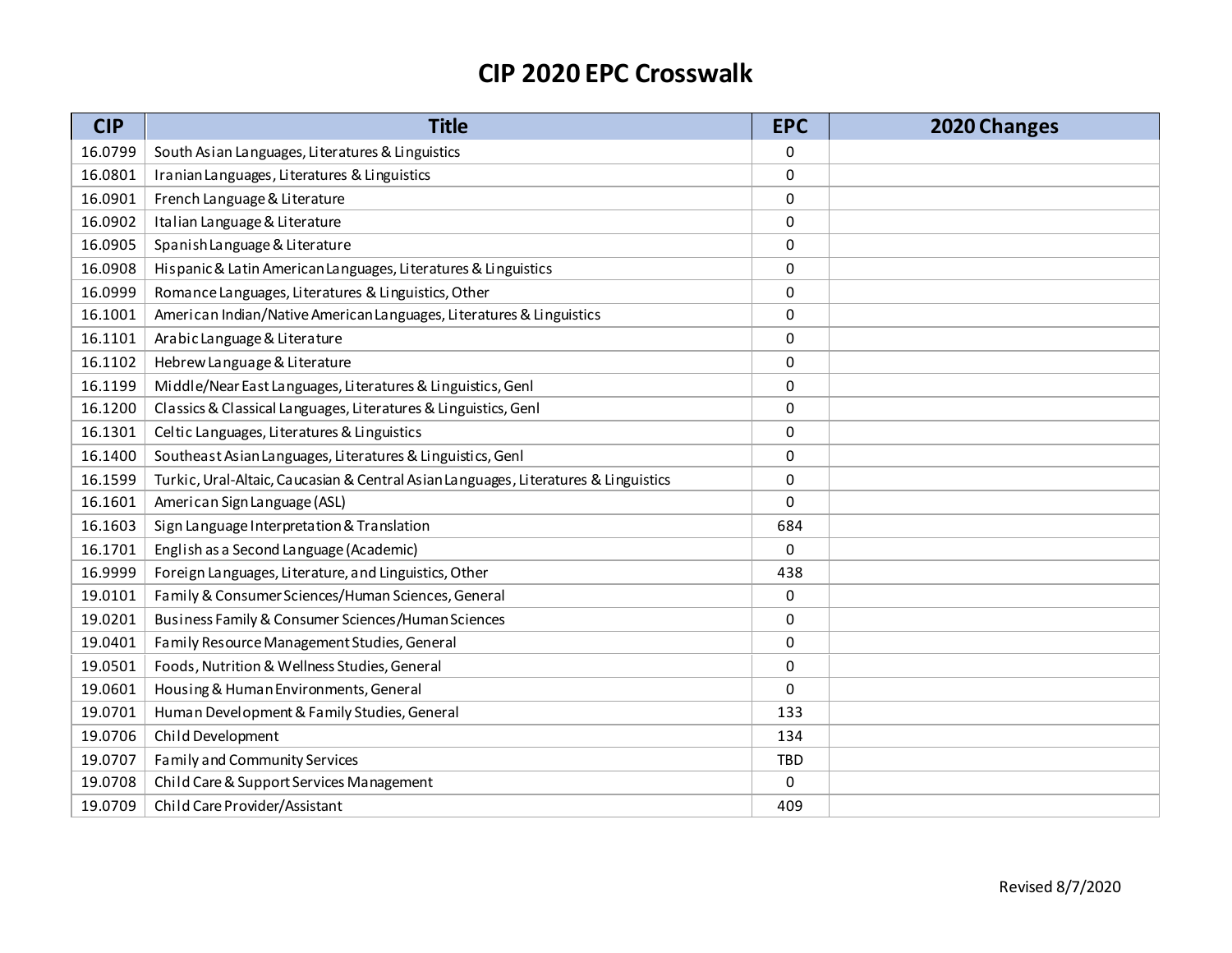| <b>CIP</b> | <b>Title</b>                                           | <b>EPC</b>          | 2020 Changes |
|------------|--------------------------------------------------------|---------------------|--------------|
| 19.0901    | Apparel & Textiles                                     | 0                   |              |
| 19.0902    | Apparel & Textile Manufacture                          | 659                 |              |
| 19.0905    | Apparel & Textile Marketing Management                 | 652                 |              |
| 19.1001    | Work and Family Studies                                | 0                   |              |
| 22.0301    | Legal Administrative Assistant/Secretary               | 577                 |              |
| 22.0302    | Legal Assistant/Paralegal                              | 586                 |              |
| 22.0303    | Court Reporting and Captioning/Court Reporter          | 580                 |              |
| 23.0101    | English Language & Literature, General                 | 0                   |              |
| 23.1301    | Writing, General                                       | 0                   |              |
| 23.1302    | Creative Writing                                       | $\mathbf 0$         |              |
| 23.1303    | Professional, Technical, Business & Scientific Writing | 0 or 510            |              |
| 23.1401    | General Literature                                     | 0                   |              |
| 23.1402    | American Literature (United States)                    | 0                   |              |
| 23.1404    | English Literature (British & Commonwealth)            | $\mathbf 0$         |              |
| 24.0101    | Liberal Arts & Sciences/Liberal Studies                | 0 or<br><b>PREN</b> |              |
| 24.0102    | <b>General Studies</b>                                 | 0                   |              |
| 24.0103    | Humanities/Humanistic Studies                          | 0                   |              |
| 25.0101    | Library & Information Science                          | $\Omega$            |              |
| 25.0301    | Library Assistant & Archives Assisting                 | 535                 |              |
| 26.0101    | Biology, General                                       | $\mathbf 0$         |              |
| 26.0210    | Biochemistry and Molecular Biology                     | 980                 |              |
| 26.0301    | Botany/Plant Biology                                   | 0                   |              |
| 26.0401    | Cell/Cellular Biology & Histology                      | $\mathbf 0$         |              |
| 26.0403    | Anatomy                                                | 0                   |              |
| 26.0503    | Medical Microbiology & Bacteriology                    | $\mathbf 0$         |              |
| 26.0701    | Zoology/AnimalBiology                                  | 0                   |              |
| 26.0804    | <b>Animal Genetics</b>                                 | 0                   |              |
| 26.0805    | Plant Genetics                                         | 0                   |              |
| 26.1301    | Ecology                                                | 0                   |              |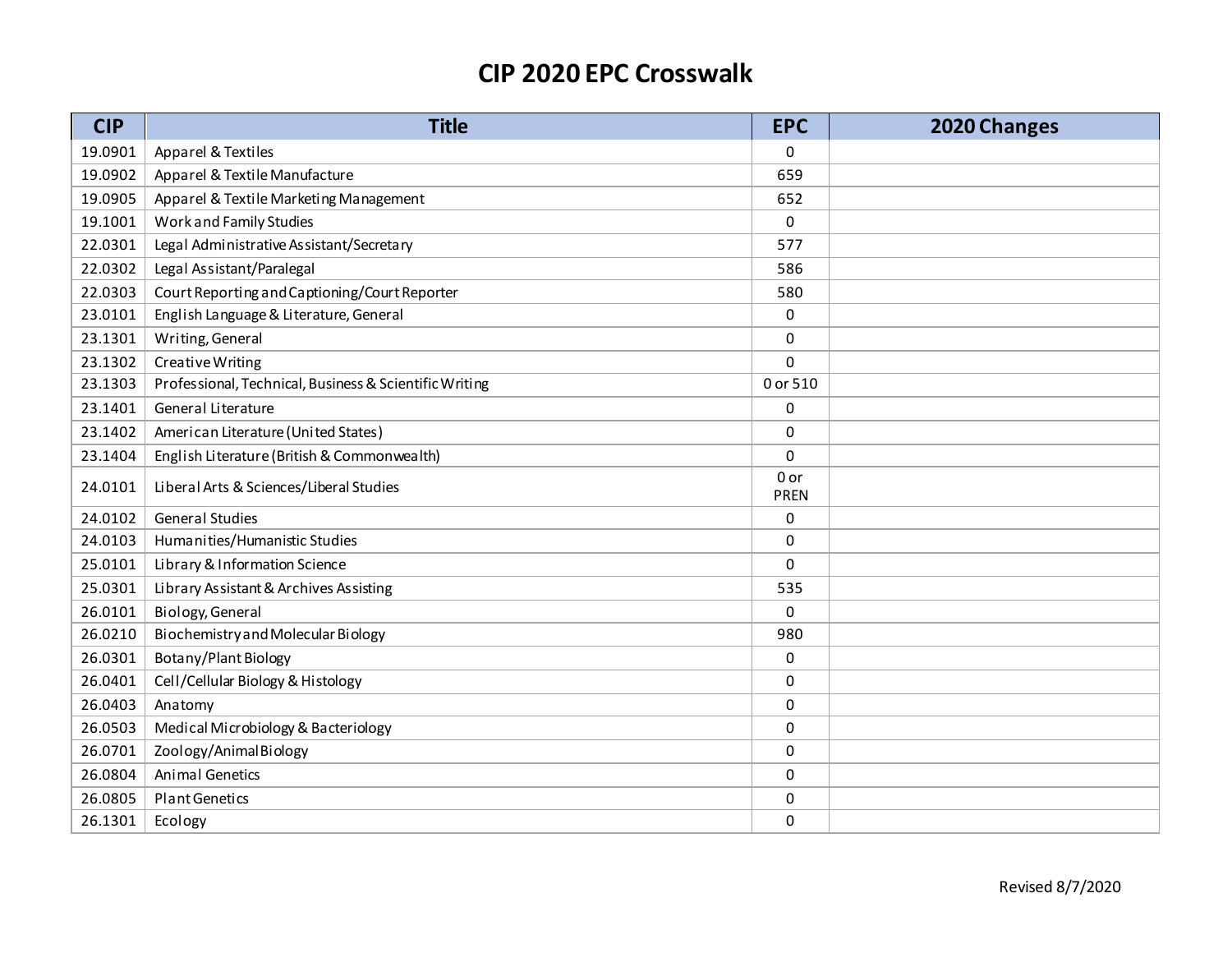| <b>CIP</b> | <b>Title</b>                                                | <b>EPC</b> | 2020 Changes                      |
|------------|-------------------------------------------------------------|------------|-----------------------------------|
| 26.1302    | Marine Biology & Biological Oceanography                    | 0          |                                   |
| 26.1399    | Ecology, Evolution, Systematics & Population Biology, Other | 0          |                                   |
| 27.0101    | Mathematics, General                                        | 0          |                                   |
| 27.0102    | Algebra & Number Theory                                     | 0          |                                   |
| 27.0103    | Analysis & Functional Analysis                              | 0          |                                   |
| 27.0104    | Geometry/Geometric Analysis                                 | 0          |                                   |
| 27.0105    | Topology & Foundations                                      | 0          |                                   |
| 27.0301    | Applied Mathematics, General                                | $\Omega$   |                                   |
| 27.0303    | <b>Computational Mathematics</b>                            | 0          |                                   |
| 27.0304    | <b>Computational &amp; Applied Mathematics</b>              | 0          |                                   |
| 27.0305    | <b>Financial Mathematics</b>                                | 0          |                                   |
| 27.0399    | Applied Mathematics, Other                                  | 0          |                                   |
| 27.0501    | Statistics, General                                         | 0          |                                   |
| 27.0503    | Mathematics & Statistics                                    | 0          |                                   |
| 30.0001    | Comprehensive Transition and Postsecondary (CTP) Program    | 881        |                                   |
| 30.0101    | <b>Biological &amp; Physical Sciences</b>                   | 0          |                                   |
| 30.1101    | Gerontology                                                 | Plan GER   |                                   |
| 30.1501    | Science, Technology & Society                               | 0          |                                   |
| 30.2301    | Intercultural/Multicultural & Diversity Studies             | 0          |                                   |
| 30.2701    | <b>Human Biology</b>                                        | 0          |                                   |
| 30.3301    | <b>Sustainability Studies</b>                               | 0          |                                   |
| 30.7101    | Data Analytics, General                                     | <b>TBD</b> |                                   |
| 30.9999    | Multi-/Interdisciplinary Studies, Other                     | 989        | EPC 887 moved to this EPC and CIP |
| 31.0101    | Parks, Recreation & Leisure Studies                         | 0          |                                   |
| 31.0301    | Parks, Recreation & Leisure Facilities Management           | 169        |                                   |
| 31.0302    | Golf Course Operating & Grounds Management                  | 176        |                                   |
| 31.0501    | Health & Physical Education/Fitness, General                | 0          |                                   |
| 31.0504    | Sport & Fitness Management                                  | 351        |                                   |
| 31.0505    | Exercise Science and Kinesiology                            | 0          |                                   |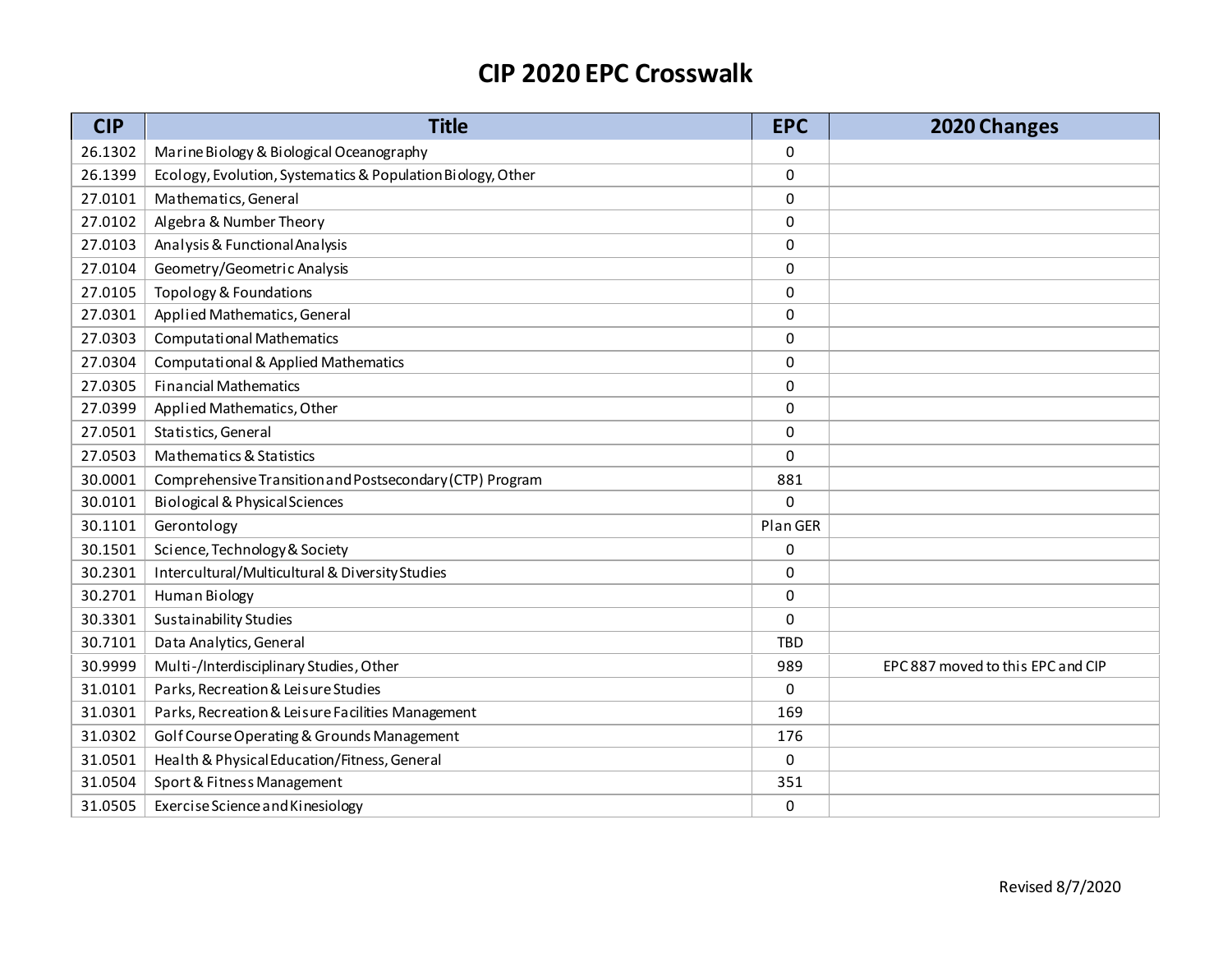| <b>CIP</b> | <b>Title</b>                                                      | <b>EPC</b> | 2020 Changes |
|------------|-------------------------------------------------------------------|------------|--------------|
| 31.0507    | Physical Fitness Technician                                       | 346        |              |
| 31.0601    | Outdoor Education                                                 | 365        |              |
| 32.0201    | Educational Interviewing                                          | 0          |              |
| 32.0203    | ABE 5 "formerly ASE Level 1" (Basic Adult Secondary Education)    | 0          |              |
| 32.0204    | ABE 6 "formerly ASE Level 2" (Advanced Adult Secondary Education) | $\pmb{0}$  |              |
| 32.0205    | Basic High School Completion (contract)                           | 0          |              |
| 32.0208    | Advanced High School Completion (contract)                        | 0          |              |
| 32.0210    | ABE Level 1 (Beginning ABE Literacy)                              | 0          |              |
| 32.0220    | ABE Level 2 (Beginning Basic Education)                           | 0          |              |
| 32.0230    | ABE Level 3 (Low Intermediate Basic Education)                    | 0          |              |
| 32.0240    | ABE Level 4 (High Intermediate Basic Education)                   | 0          |              |
| 32.0301    | ESL Level 1 (Beginning ESL Literacy)                              | 0          |              |
| 32.0302    | ESL Level 2 (Low Beginning ESL)                                   | $\pmb{0}$  |              |
| 32.0303    | ESL Level 3 (High Beginning ESL)                                  | 0          |              |
| 32.0304    | ESL Level 4 (Low Intermediate ESL)                                | 0          |              |
| 32.0305    | ESL Level 5 (High Intermediate ESL)                               | 0          |              |
| 32.0306    | ESL Level 6 (Low Advanced ESL)                                    | 0          |              |
| 32.0401    | Special Non-State Funded Adult Education                          | 0          |              |
| 32.0501    | Adult Education I-BEST Support                                    | 0          |              |
| 32.9997    | ABE Funded Basic HSC                                              | 0          |              |
| 32.9998    | ABE Funded Advanced HSC                                           | 0          |              |
| 33.0101    | Developmental Computational Skills                                | 0          |              |
| 33.0102    | Developmental Education/Reading                                   | 0          |              |
| 33.0103    | Developmental Education/Writing                                   | 0          |              |
| 33.0104    | Dev Ed/Coord Studies in Reading/Writing                           | 0          |              |
| 33.0105    | Developmental Education Career Exploration                        | 0          |              |
| 33.0106    | Workplace Basics 2                                                | 0          |              |
| 33.0108    | Developmental Education/ESL                                       | 0          |              |
| 33.0109    | Developmental Education/Other                                     | $\Omega$   |              |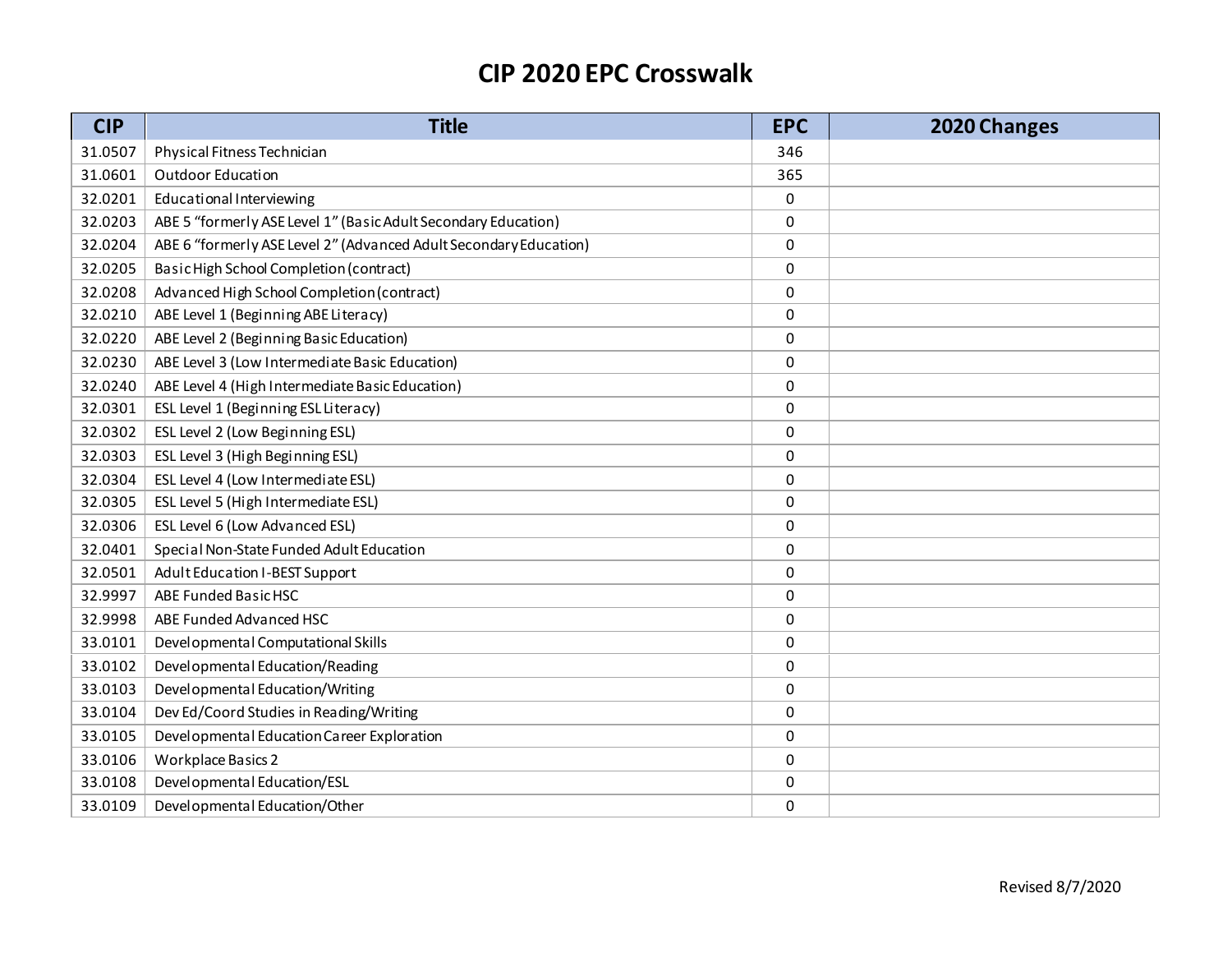| <b>CIP</b> | <b>Title</b>                              | <b>EPC</b> | 2020 Changes |
|------------|-------------------------------------------|------------|--------------|
| 34.0103    | Personal Health Improvement & Maintenance | 0          |              |
| 36.0102    | Handicrafts & Model-Making                | 0          |              |
| 36.0103    | Board, Card & Role-Playing Games          | 0          |              |
| 36.0105    | Home Maintenance & Improvement            | 0          |              |
| 36.0106    | Nature Appreciation                       | 0          |              |
| 36.0107    | Pet Ownership & Care                      | 0          |              |
| 36.0108    | Sports & Exercise                         | 0          |              |
| 36.0109    | Travel & Exploration                      | 0          |              |
| 36.0110    | Art                                       | 0          |              |
| 36.0111    | Collecting                                | 0          |              |
| 36.0112    | Cooking & Other Domestic Skills           | 0          |              |
| 36.0113    | Computer Games & Programming Skills       | 0          |              |
| 36.0114    | Dancing                                   | 0          |              |
| 36.0115    | Music                                     | 0          |              |
| 36.0116    | Reading                                   | 0          |              |
| 36.0117    | Theater                                   | 0          |              |
| 36.0118    | Writing                                   | 0          |              |
| 36.0199    | Hobbies, Leisure & Recr Activities, Other | 0          |              |
| 37.0102    | Stress Management & Coping Skills         | 0          |              |
| 37.0103    | Personal Decision-Making Skills           | 898        |              |
| 37.0104    | Self-Esteem, Study Skills & Values Clarif | 0          |              |
| 38.0101    | Philosophy                                | 0          |              |
| 40.0101    | <b>Physical Sciences</b>                  | 0          |              |
| 40.0201    | Astronomy                                 | 0          |              |
| 40.0203    | Planetary Astronomy & Science             | 0          |              |
| 40.0401    | Atmospheric Sciences & Meteorology        | 0          |              |
| 40.0501    | Chemistry, General                        | 0          |              |
| 40.0502    | Analytical Chemistry                      | 0          |              |
| 40.0503    | Inorganic Chemistry                       | 0          |              |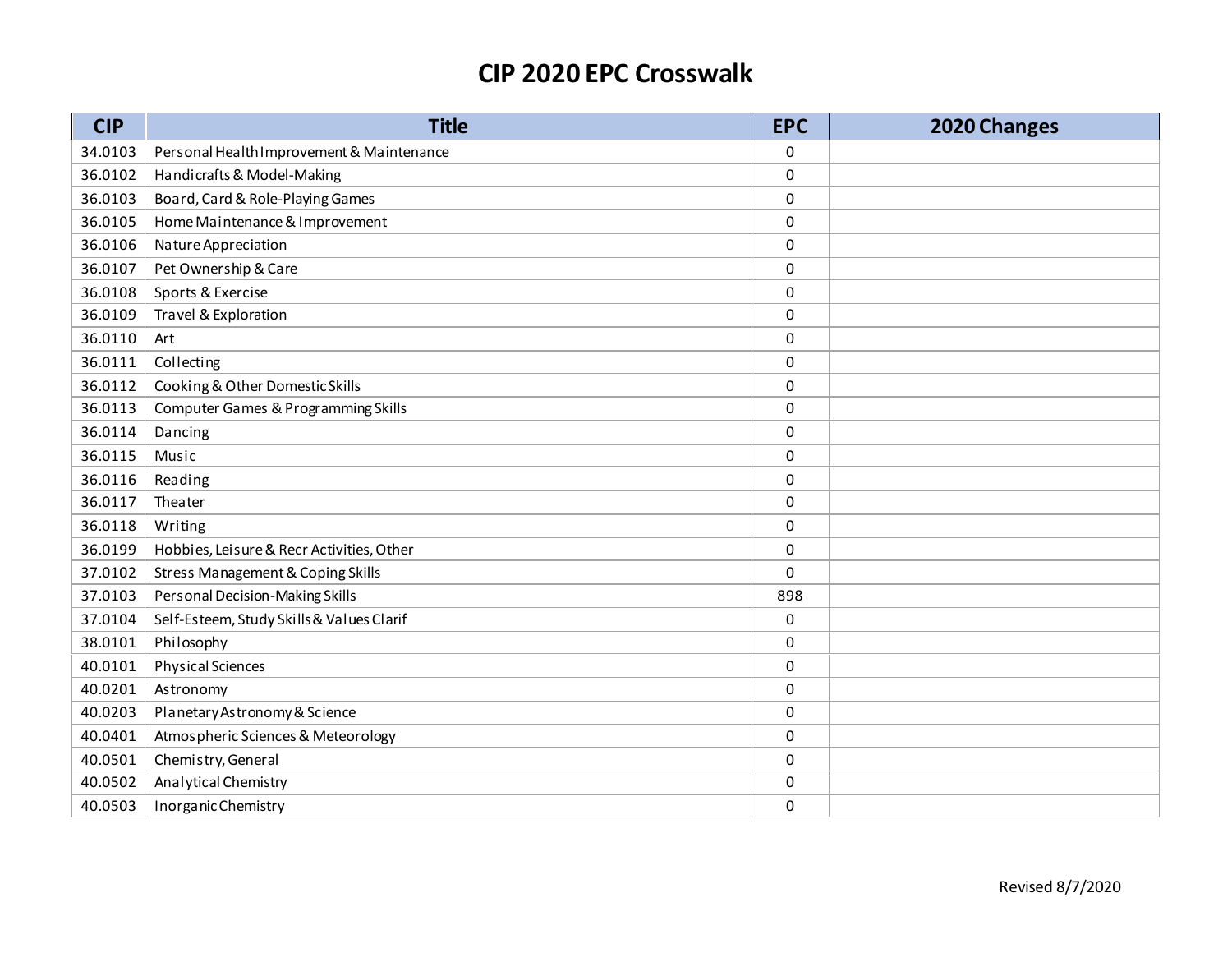| <b>CIP</b> | <b>Title</b>                                         | <b>EPC</b> | 2020 Changes |
|------------|------------------------------------------------------|------------|--------------|
| 40.0504    | Organic Chemistry                                    | 0          |              |
| 40.0506    | <b>Physical Chemistry</b>                            | 0          |              |
| 40.0601    | Geology/Earth Science, General                       | 0          |              |
| 40.0607    | Oceanography, Chemical & Physical                    | 0          |              |
| 40.0801    | Physics, General                                     | 0          |              |
| 40.0802    | Atomic/Molecular Physics                             | 0          |              |
| 40.1001    | Materials Science                                    | 0          |              |
| 41.0101    | Biology/Biotechnology Technology/Technician          | 678        |              |
| 41.0205    | Nuclear/Nuclear Power Technology                     | 645        |              |
| 41.0301    | Chemical Technology                                  | 609        |              |
| 42.0101    | Psychology, General                                  | 0          |              |
| 42.2703    | Developmental & Child Psychology                     | 0          |              |
| 42.2704    | Experimental Psychology                              | $\pmb{0}$  |              |
| 42.2707    | Social Psychology                                    | 0          |              |
| 42.2801    | Clinical Psychology                                  | 0          |              |
| 42.2803    | Counseling Psychology                                | 0          |              |
| 42.2804    | Industrial & Organizational Psychology               | 0          |              |
| 43.0102    | Corrections                                          | 838        |              |
| 43.0103    | Criminal Justice/Law Enforcement Administration      | 832        |              |
| 43.0104    | Criminal Justice/Safety Studies                      | 0          |              |
| 43.0107    | Criminal Justice/Police Science                      | 841        |              |
| 43.0109    | Security & Loss Prevention Services                  | 835        |              |
| 43.0115    | Law Enforcement Record-Keeping & Evidence Management | 833        |              |
| 43.0120    | Protective Services Operations                       | 870        |              |
| 43.0202    | Fire Services Administration                         | 829        |              |
| 43.0203    | Fire Science/Firefighting                            | 828        |              |
| 43.0204    | Fire Systems Technology                              | 840        |              |
| 43.0205    | Fire/Arson Investigation & Prevention                | 879        |              |
| 43.0206    | Wildland/Forest Firefighting & Investigation         | 676        |              |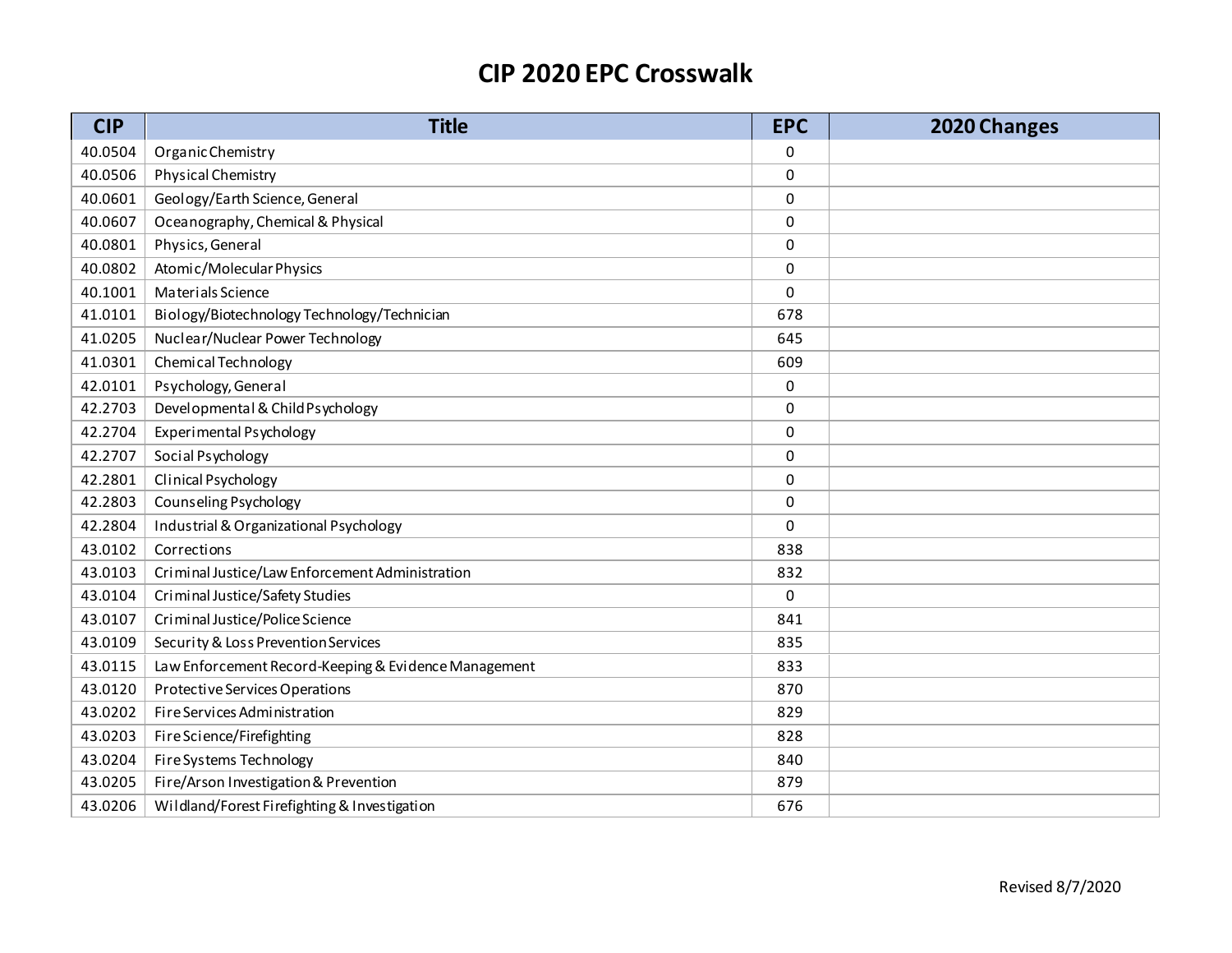| <b>CIP</b> | <b>Title</b>                                                                            | <b>EPC</b> | 2020 Changes |
|------------|-----------------------------------------------------------------------------------------|------------|--------------|
| 43.0301    | Homel and Security                                                                      | 968        |              |
| 43.0302    | Crisis/Emergency/Disaster Management                                                    | 966        |              |
| 43.0403    | Cyber/Computer Forensics and Counterterrorism                                           | 750        |              |
| 43.0405    | Financial Forensics and Fraud Investigation                                             | 752        |              |
| 43.0406    | Forensic Science and Technology                                                         | 967        |              |
| 43.9999    | Homeland Security, Law Enforcement, Firefighting and Related Protective Services, Other | 555        |              |
| 44.0000    | Human Services, General                                                                 | 419        |              |
| 44.0201    | <b>Community Organization &amp; Advocacy</b>                                            | 0          |              |
| 44.0401    | <b>Public Administration</b>                                                            | 582        |              |
| 44.0701    | Social Work                                                                             | 0          |              |
| 44.0702    | Youth Services/Administration                                                           | 426        |              |
| 45.0102    | Research Methodology & Quantitative Methods                                             | 0          |              |
| 45.0201    | Anthropology, General                                                                   | 0          |              |
| 45.0204    | <b>Cultural Anthropology</b>                                                            | 0          |              |
| 45.0301    | Archaeology                                                                             | 0          |              |
| 45.0401    | Criminology                                                                             | 0          |              |
| 45.0501    | Demography & Population Studies                                                         | 0          |              |
| 45.0601    | Economics, General                                                                      | 0          |              |
| 45.0701    | Geography                                                                               | 0          |              |
| 45.0702    | Geographic Information Systems & Cartography                                            | 0 or 194   |              |
| 45.0901    | International Relations & Affairs                                                       | 0          |              |
| 45.1001    | Political Science & Government, General                                                 | 0          |              |
| 45.1002    | American Government and Politics (United States)                                        | 0          |              |
| 45.1101    | Sociology, General                                                                      | 0          |              |
| 45.1201    | Urban Studies/Affairs                                                                   | 0          |              |
| 45.1301    | Sociology & Anthropology                                                                | 0          |              |
| 46.0101    | Masonry/Mason                                                                           | 754        |              |
| 46.0201    | Carpentry/Carpenter                                                                     | 745        |              |
| 46.0301    | Electrical/Power Transmission Installation                                              | 934        |              |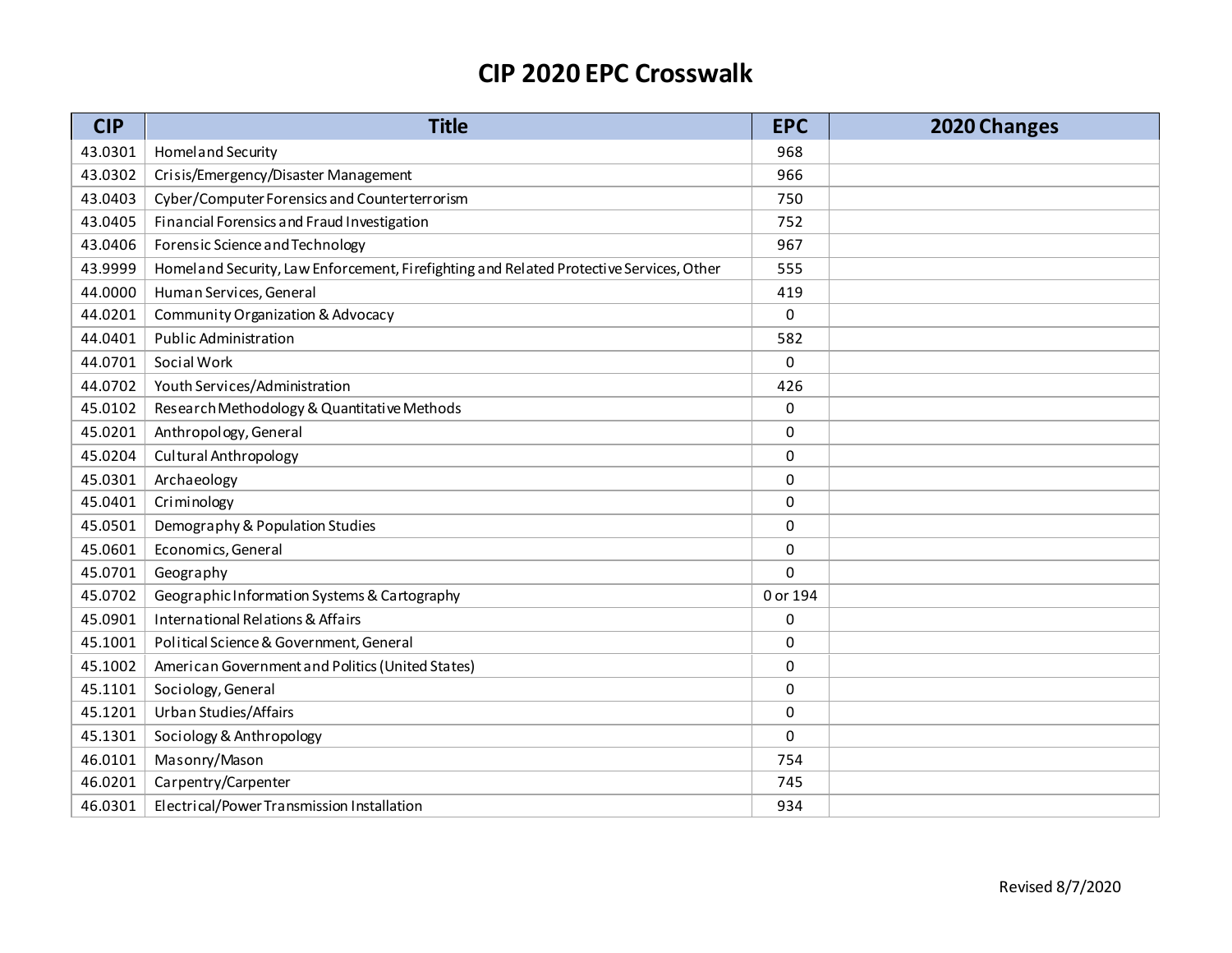| <b>CIP</b> | <b>Title</b>                                                                            | <b>EPC</b> | 2020 Changes                               |
|------------|-----------------------------------------------------------------------------------------|------------|--------------------------------------------|
| 46.0302    | Electrician                                                                             | 784        |                                            |
| 46.0303    | Lineworker                                                                              | 940        |                                            |
| 46.0401    | <b>Building/Property Maintenance</b>                                                    | 774        | EPCs 772 and 773 moved to this EPC and CIP |
| 46.0402    | Concrete Finishing                                                                      | 758        |                                            |
| 46.0403    | Building/Home/Construction Inspection                                                   | 626        | EPC 923 moved to this EPC and CIP          |
| 46.0404    | Drywall Installation                                                                    | 910        |                                            |
| 46.0406    | Glazier                                                                                 | 992        |                                            |
| 46.0408    | Painter & Wall Coverer                                                                  | 757        |                                            |
| 46.0410    | Roofer                                                                                  | 755        |                                            |
| 46.0413    | Carpet, Floor & Tile Worker                                                             | 914        |                                            |
| 46.0414    | Insulator                                                                               | 962        |                                            |
| 46.0415    | Building Construction Technology/Technician                                             | 958        | EPCs 759 and 766 moved to this EPC and CIP |
| 46.0502    | Pipefitting/Pipefitter & Sprinkler Fitter                                               | 911        |                                            |
| 46.0503    | Plumbing Technology/Plumber                                                             | 913        |                                            |
| 46.0504    | Well Drilling                                                                           | 765        |                                            |
| 47.0101    | Electrical/Electronics Equipment Installation and Repair Technology/Technician, General | 780        |                                            |
| 47.0102    | <b>Business Machine Repair</b>                                                          | 724        |                                            |
| 47.0103    | Communication Systems Installation and Repair Technology/Technician                     | 651        |                                            |
| 47.0104    | Computer Installation & Repair Technology                                               | 619        |                                            |
| 47.0105    | Industrial Electronics Technology                                                       | 657        | EPC 789 moved to this EPC and CIP          |
| 47.0106    | Appliance Installation & Repair Technology                                              | 706        |                                            |
| 47.0110    | Security System Installation, Repair & Inspection Technology                            | 705        |                                            |
| 47.0201    | Heating/Air Conditioning/Ventilation/Refrigeration Maintenance Technology               | 703        |                                            |
| 47.0302    | Heavy Equipment Maintenance Technology                                                  | 769        |                                            |
| 47.0303    | Industrial Mechanics and Maintenance Technology/Technician                              | 768        | EPC 770 moved to this EPC and CIP          |
| 47.0404    | Musical Instrument Fabrication & Repair                                                 | 883        |                                            |
| 47.0408    | Watchmaking & Jewelrymaking                                                             | 805        |                                            |
| 47.0603    | Autobody/Collision & Repair Technology                                                  | 709        | EPC 725 moved to this EPC and CIP          |
| 47.0604    | Automotive Mechanic/Technician                                                          | 712        |                                            |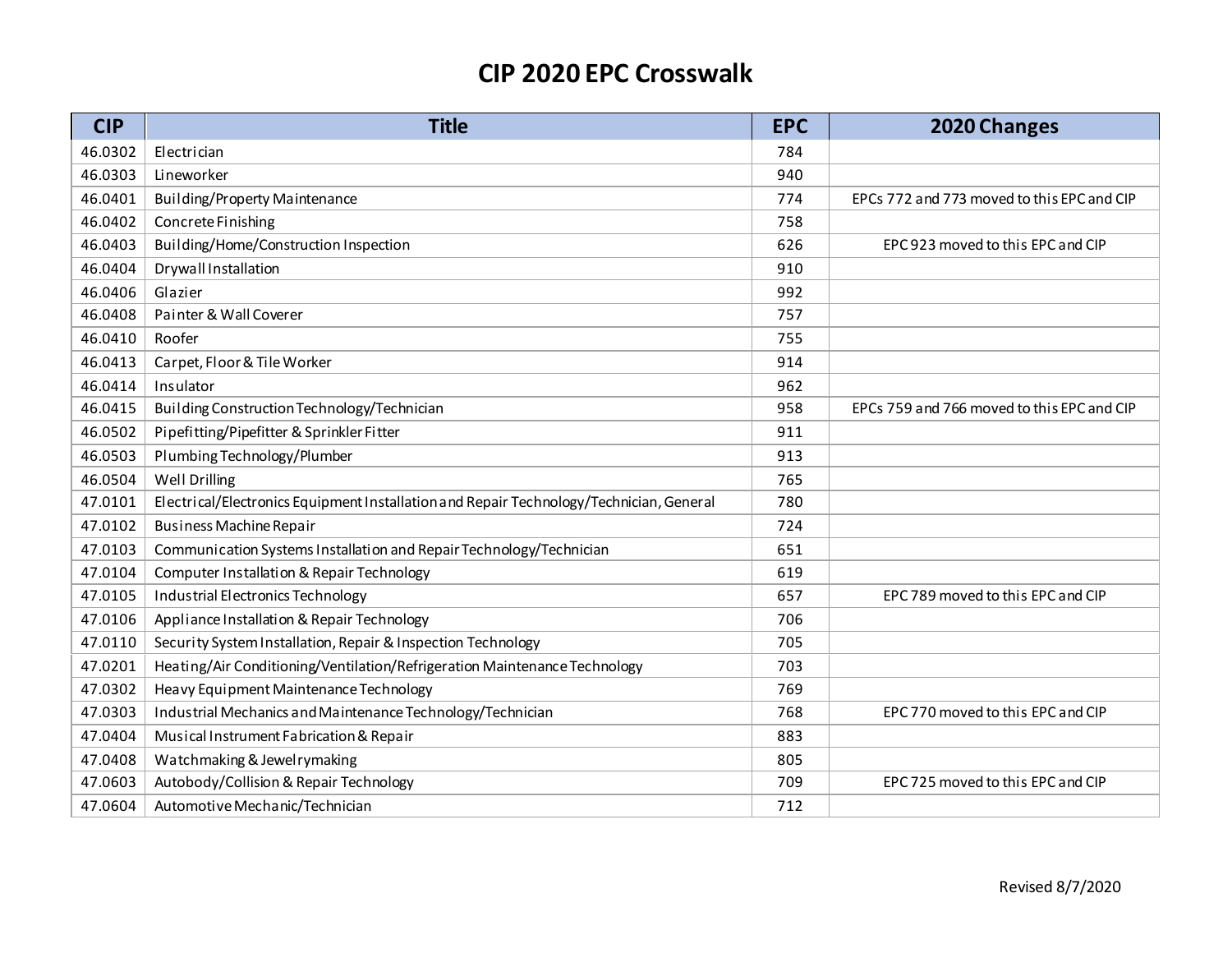| <b>CIP</b> | <b>Title</b>                                                   | <b>EPC</b> | 2020 Changes                                   |
|------------|----------------------------------------------------------------|------------|------------------------------------------------|
| 47.0605    | Diesel Mechanics Technology                                    | 775        |                                                |
| 47.0606    | Small Engine Mechanics & Repair Technology                     | 856        |                                                |
| 47.0607    | Airframe Mechanics & Aircraft Maintenance Technology           | 722        | EPC 718 moved to this EPC and CIP              |
| 47.0608    | Aircraft Powerplant Technology/Technician                      | 723        | EPC 718 (powerplant) moved to this EPC and CIP |
| 47.0609    | Avionics Maintenance & Technology                              | 660        |                                                |
| 47.0611    | Motorcycle Maintenance & Repair Technology                     | 857        |                                                |
| 47.0614    | Alternative Fuel Vehicle Technology                            | 729        |                                                |
| 47.0615    | Engine Machinist                                               | 713        |                                                |
| 47.0616    | Marine Maintenance/Fitter and Ship Repair Technology           | 736        |                                                |
| 47.0618    | Recreational Vehicle (RV) Service Technician                   | 707        |                                                |
| 47.0699    | Vehicle Maintenance and Repair Technologies/Technicians, Other | Plan ASC   |                                                |
| 47.0701    | Energy Systems Installation and Repair Technology/Technician   | 959        |                                                |
| 48.0303    | Upholstery                                                     | 874        |                                                |
| 48.0501    | Machine Tool Technology                                        | 808        |                                                |
| 48.0503    | Machine Shop Technician/Assistant                              | 813        |                                                |
| 48.0506    | <b>Sheet Metal Technology</b>                                  | 811        |                                                |
| 48.0507    | Tool & Die Technology                                          | 960        |                                                |
| 48.0508    | Welding Technology                                             | 814        |                                                |
| 48.0509    | Ironworking                                                    | 824        |                                                |
| 48.0510    | Computerized Numerically Control (CNC) Machinist Technology    | 809        |                                                |
| 48.0511    | Metal Fabricator                                               | 969        |                                                |
| 48.0703    | Cabinetmaking & Millwork                                       | 877        |                                                |
| 48.0801    | Boilermaker                                                    | 762        |                                                |
| 49.0101    | Aeronautics/Aviation/Aerospace Science and Technology, General | 0 or 668   |                                                |
| 49.0102    | Airline/Commercial/Professional Pilot & Flight Crew            | 672        |                                                |
| 49.0104    | Aviation/Airway Management & Operations                        | 289        |                                                |
| 49.0105    | Air Traffic Controller                                         | 721        |                                                |
| 49.0199    | Air Transportation, Other                                      | 700        |                                                |
| 49.0202    | Construction/Heavy Equipment Operation                         | 746        |                                                |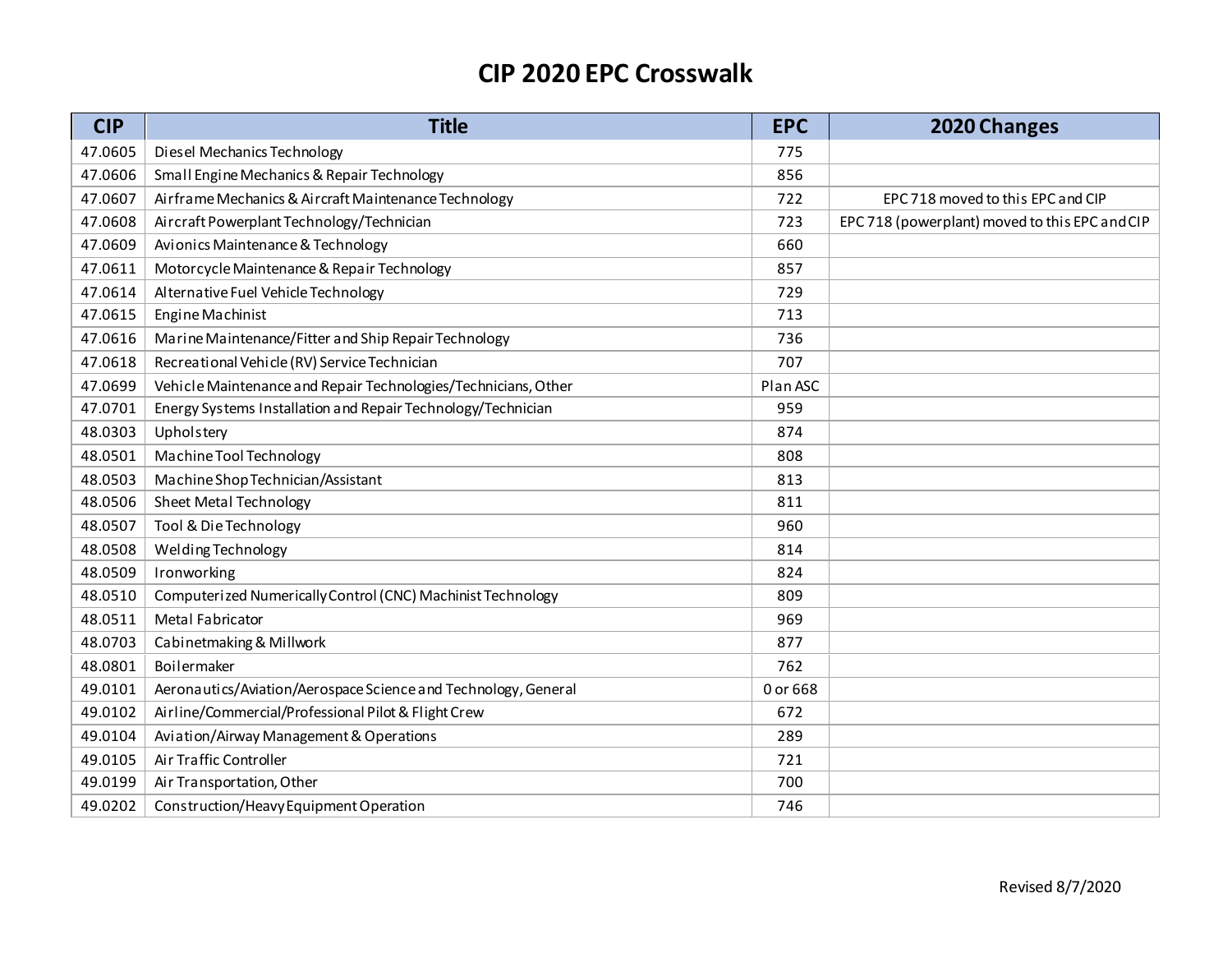| <b>CIP</b> | <b>Title</b>                                   | <b>EPC</b>  | 2020 Changes                      |
|------------|------------------------------------------------|-------------|-----------------------------------|
| 49.0205    | Truck & Bus Driver/Commercial Vehicle Operator | 715         |                                   |
| 49.0207    | Flagging & Traffic Control                     | 767         |                                   |
| 49.0208    | Railroad & Railway Transportation              | 690         |                                   |
| 49.0304    | Diver, Professional & Instructor               | 681         |                                   |
| 49.0309    | Merchant Marine Officer                        | 806         |                                   |
| 50.0101    | Visual & Performing Arts, General              | $\pmb{0}$   |                                   |
| 50.0102    | Digital Arts                                   | 0           |                                   |
| 50.0201    | Crafts, Folk Art & Artisanry                   | $\pmb{0}$   |                                   |
| 50.0301    | Dance, General                                 | $\mathbf 0$ |                                   |
| 50.0401    | Design & Visual Communications, General        | 0 or 728    | EPC 796 moved to this EPC and CIP |
| 50.0402    | Commercial & Advertising Art                   | 727         |                                   |
| 50.0404    | Industrial & Product Design                    | 781         |                                   |
| 50.0406    | Commercial Photography                         | 739         |                                   |
| 50.0407    | Fashion/Apparel Design                         | 865         |                                   |
| 50.0408    | Interior Design                                | 0 or 734    |                                   |
| 50.0409    | <b>Graphic Design</b>                          | 731         |                                   |
| 50.0410    | Illustration                                   | 732         |                                   |
| 50.0411    | Game & Interactive Media Design                | 0 or 735    |                                   |
| 50.0501    | Drama/Theater Arts                             | 0           |                                   |
| 50.0509    | Musical Theatre                                | 0           |                                   |
| 50.0602    | Cinematography & Film/Video Production         | $\mathbf 0$ |                                   |
| 50.0605    | Photography                                    | 0           |                                   |
| 50.0703    | Art History, Criticism & Conversation          | 0           |                                   |
| 50.0705    | Drawing                                        | 0           |                                   |
| 50.0708    | Painting                                       | 0           |                                   |
| 50.0709    | Sculpture                                      | 0           |                                   |
| 50.0711    | Ceramic Arts & Ceramics                        | 0           |                                   |
| 50.0713    | Jewelry Arts                                   | 815         |                                   |
| 50.0901    | Music, General                                 | 0           |                                   |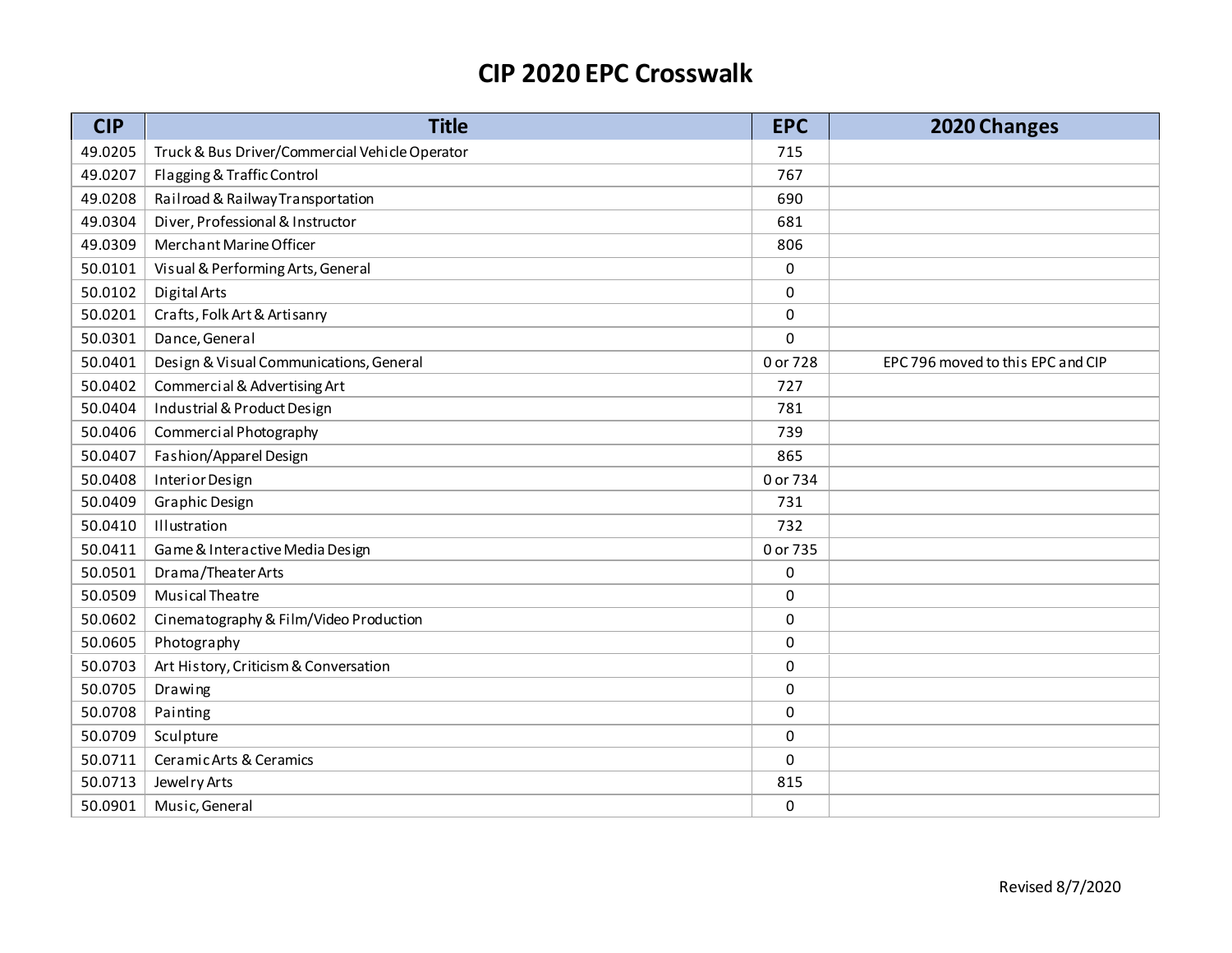| <b>CIP</b> | <b>Title</b>                                           | <b>EPC</b>  | 2020 Changes |
|------------|--------------------------------------------------------|-------------|--------------|
| 50.0902    | Music History, Literature & Theory                     | 0           |              |
| 50.0903    | Music Performance, General                             | 0           |              |
| 50.0904    | Music Theory & Composition                             | 0           |              |
| 50.0907    | KeyboardInstruments                                    | $\mathbf 0$ |              |
| 50.0913    | Music Technology                                       | 282         |              |
| 50.0915    | Woodwind Instruments                                   | $\mathbf 0$ |              |
| 50.1001    | Arts, Entertainment & Media Management                 | 284         |              |
| 50.1002    | Fine & Studio Arts Management                          | 549         |              |
| 50.1003    | Music Management                                       | 283         |              |
| 51.0000    | Health Services/Allied Health/Health Sciences, General | 328         |              |
| 51.0001    | Health and Wellness, General                           | 338         |              |
| 51.0601    | Dental Assistant                                       | 305         |              |
| 51.0602    | Dental Hygienist                                       | 308         |              |
| 51.0603    | Dental Laboratory Technician                           | 311         |              |
| 51.0699    | Dental Services and Allied Professions, Other          | 309         |              |
| 51.0701    | Health/Health Care Administration/Management           | 341         |              |
| 51.0702    | Hospital & Health Care Facilities Administration       | 398         |              |
| 51.0703    | Health Unit Coordinator/Ward Clerk                     | 532         |              |
| 51.0705    | Medical Office Management                              | 567         |              |
| 51.0706    | Health Information/Medical Records Administration      | 521         |              |
| 51.0707    | Health Information/Medical Records Technology          | 529         |              |
| 51.0708    | Medical Transcription                                  | 574         |              |
| 51.0710    | Medical Office Assistant/Specialist                    | 373         |              |
| 51.0711    | Medical/Health Management & Clinical Assistant         | 310         |              |
| 51.0712    | <b>Medical Receptionist</b>                            | 312         |              |
| 51.0713    | Medical Insurance Coding Specialist                    | 313         |              |
| 51.0714    | Medical Insurance Specialist/Medical Biller            | 315         |              |
| 51.0716    | Medical Admin Assistant/Medical Secretary              | 565         |              |
| 51.0801    | Medical/Clinical Assistant                             | 381         |              |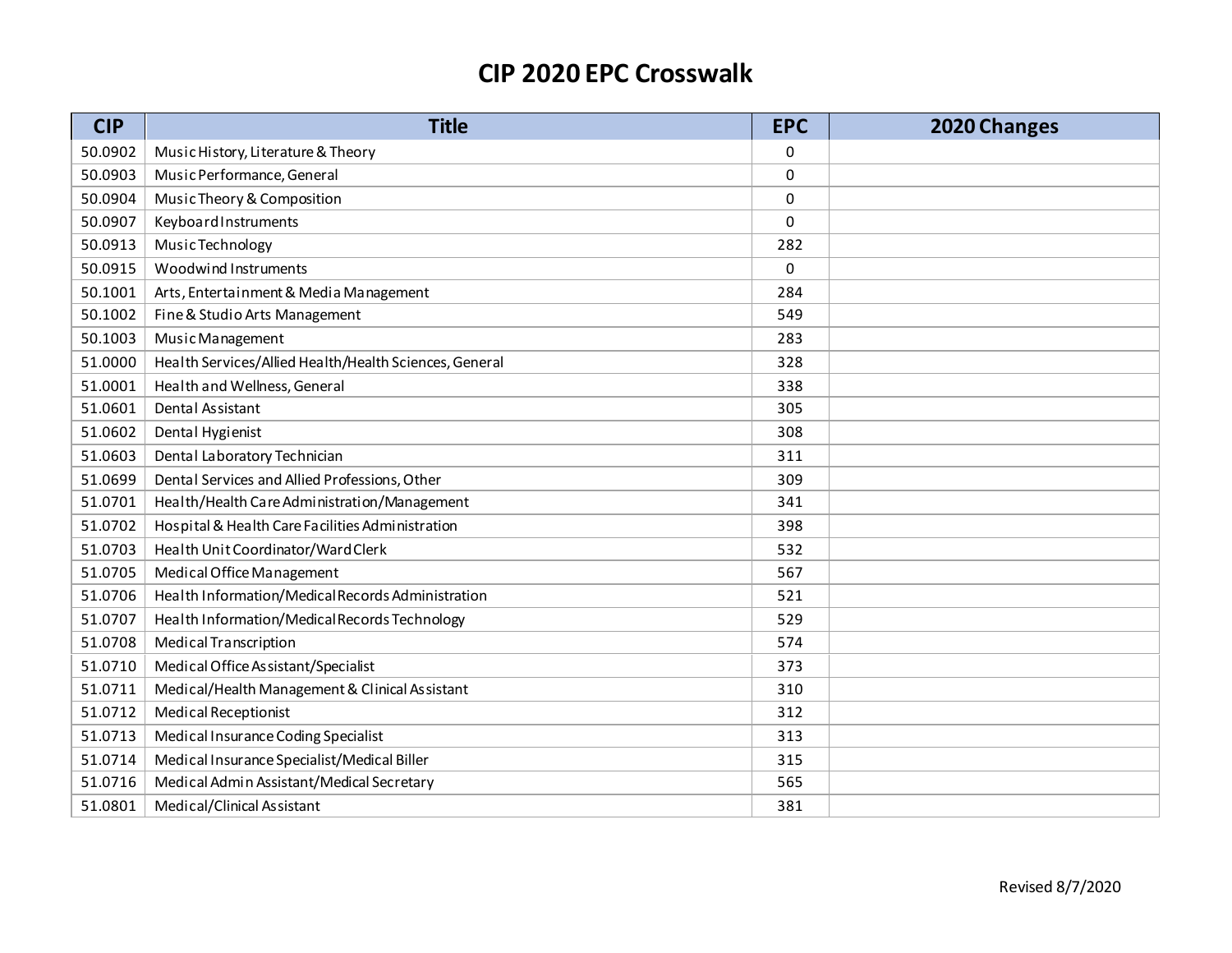| <b>CIP</b> | <b>Title</b>                                                             | <b>EPC</b> | 2020 Changes                      |
|------------|--------------------------------------------------------------------------|------------|-----------------------------------|
| 51.0802    | Clinical/Medical Laboratory Assistant                                    | 314        |                                   |
| 51.0803    | Occupational Therapy Assistant                                           | 342        |                                   |
| 51.0805    | Pharmacy Technician                                                      | 399        |                                   |
| 51.0806    | Physical Therapy Assistant                                               | 345        |                                   |
| 51.0809    | Anesthesiologist Assistant                                               | 340        |                                   |
| 51.0810    | Emergency Medical Technician (Ambulance)                                 | 364        |                                   |
| 51.0812    | Respiratory Therapy Technician                                           | 378        |                                   |
| 51.0813    | Chiropractic Assistant                                                   | 347        |                                   |
| 51.0814    | Radiologist Assistant                                                    | 343        |                                   |
| 51.0816    | Speech-Language Pathology Assistant                                      | 344        |                                   |
| 51.0901    | Cardiovascular Technology                                                | 396        |                                   |
| 51.0902    | Electrocardiograph Technology                                            | 375        |                                   |
| 51.0903    | ElectroencephalographicTechnology/Technologist                           | 333        |                                   |
| 51.0904    | Emergency Medical Technician (Paramedic)                                 | 363        | EPC 391 moved to this EPC and CIP |
| 51.0905    | Nuclear Medical Technology                                               | 357        |                                   |
| 51.0906    | Perfusion Technology/Perfusionist                                        | 356        |                                   |
| 51.0907    | Medical Radiologic Technology (Radiation Therapist)                      | 354        | EPC 353 moved to this EPC and CIP |
| 51.0909    | Surgical Technology                                                      | 332        |                                   |
| 51.0910    | Diagnostic Medical Sonography/Ultrasound Technician                      | 393        |                                   |
| 51.0911    | Radiologic Technology - Radiographer                                     | 358        | EPC 355 moved to this EPC and CIP |
| 51.0915    | Cardiopulmondary Technology/Technologist                                 | 400        |                                   |
| 51.0916    | Radiation Protection/Health Physics Technician                           | 330        |                                   |
| 51.0917    | Polysomnography                                                          | 372        |                                   |
| 51.0918    | Hearing Instrument Specialist                                            | 687        |                                   |
| 51.0919    | Mammography Technology/Technician                                        | 366        |                                   |
| 51.0920    | Magnetic Resonance I maging (MRI) Technician                             | 367        |                                   |
| 51.0999    | Allied Health Diagnostic, Intervention, and Treatment Professions, Other | Plan HEI   |                                   |
| 51.1004    | Clinical/Medical Laboratory Technician                                   | 316        |                                   |
| 51.1008    | Histologic Technology                                                    | 317        |                                   |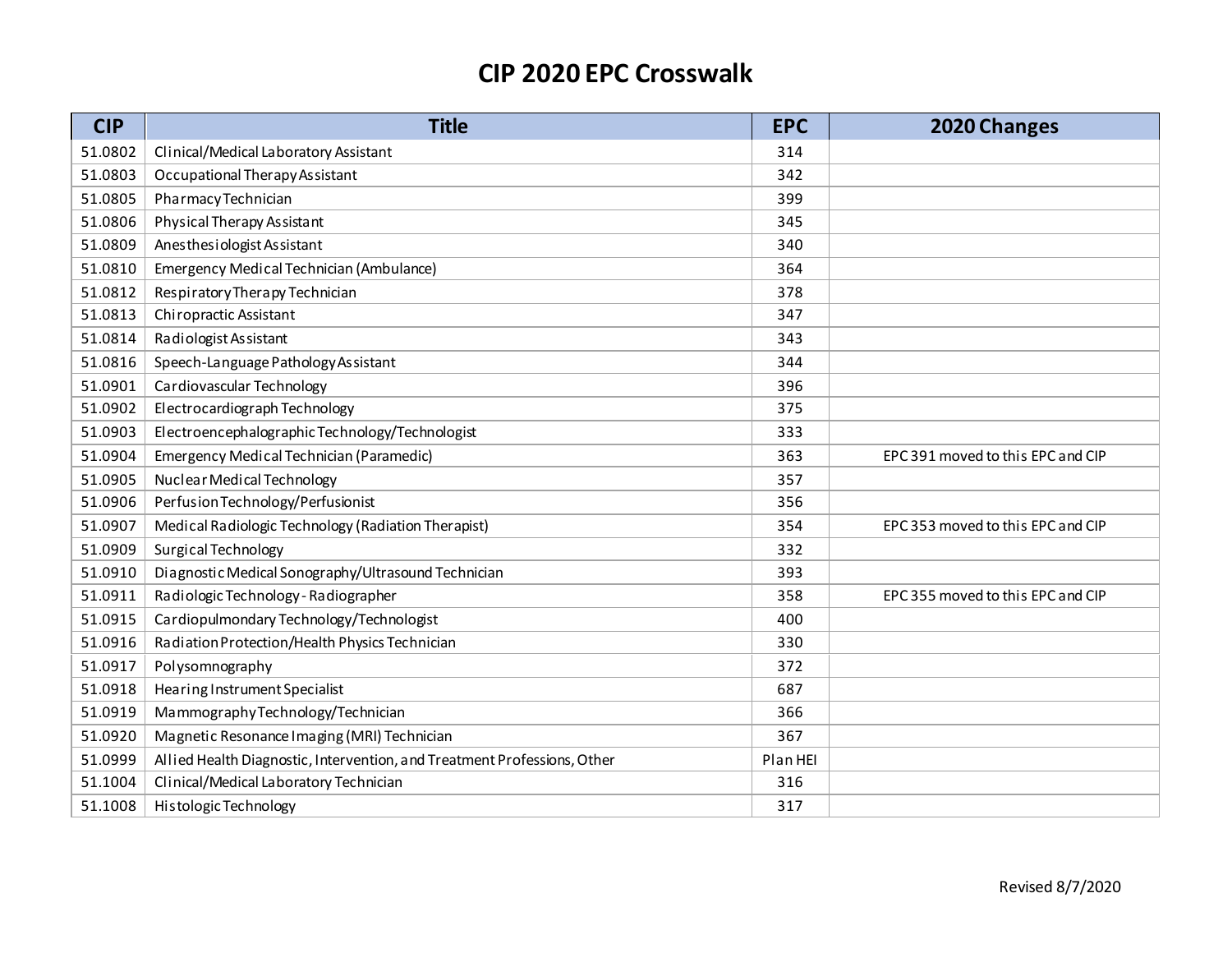| <b>CIP</b> | <b>Title</b>                                                    | <b>EPC</b> | 2020 Changes                      |
|------------|-----------------------------------------------------------------|------------|-----------------------------------|
| 51.1009    | Phlebotomy Technician                                           | 382        |                                   |
| 51.1011    | Renal/Dialysis Technician                                       | 380        |                                   |
| 51.1012    | Sterile Processing Technology/Technician                        | 383        |                                   |
| 51.1501    | Substance Abuse/Addiction                                       | 437        |                                   |
| 51.1502    | Mental Health Services Technician                               | 369        |                                   |
| 51.1503    | Clinical/Medical Social Work                                    | 434        |                                   |
| 51.1504    | Community Health Services/Liaison                               | 385        | EPC 422 moved to this EPC and CIP |
| 51.1508    | Mental Health Counseling/Counselor                              | 424        |                                   |
| 51.1599    | Mental and Social Health Services and Allied Professions, Other | 423        |                                   |
| 51.1801    | Opticianry/Ophthalmic DispensingOptician                        | 361        |                                   |
| 51.1802    | Optometric Assistant                                            | 360        |                                   |
| 51.1803    | Ophthalmic Technician/Technologist                              | 368        |                                   |
| 51.2201    | Public Health, General                                          | 331        |                                   |
| 51.2307    | Orthotics/Prosthetics                                           | 348        |                                   |
| 51.2309    | Therapeutic Recreation/Recreational Therapy                     | 350        |                                   |
| 51.2310    | Vocational Rehabilitation Counseling                            | 411        |                                   |
| 51.2312    | Assistive/Augmentive Technology                                 | 412        |                                   |
| 51.2602    | Home Health Aide                                                | 339        |                                   |
| 51.2604    | Rehabilitation Aide                                             | 379        |                                   |
| 51.2699    | Health Aides/Attendants/Orderlies, Other                        | 337        |                                   |
| 51.2706    | Medical Informatics                                             | 439        |                                   |
| 51.3103    | Di etetic Technician                                            | 387        |                                   |
| 51.3104    | Dietetic Assistant                                              | 388        |                                   |
| 51.3501    | Massage Therapist                                               | 837        |                                   |
| 51.3599    | Somatic Bodywork & Related Therapeutic Services, Other          | 359        |                                   |
| 51.3701    | Aromatherapy                                                    | 371        |                                   |
| 51.3702    | Herbalism/Herbalist                                             | 370        |                                   |
| 51.3801    | <b>Registered Nursing</b>                                       | 323        |                                   |
| 51.3811    | <b>Public Health/Community Nursing</b>                          | 325        |                                   |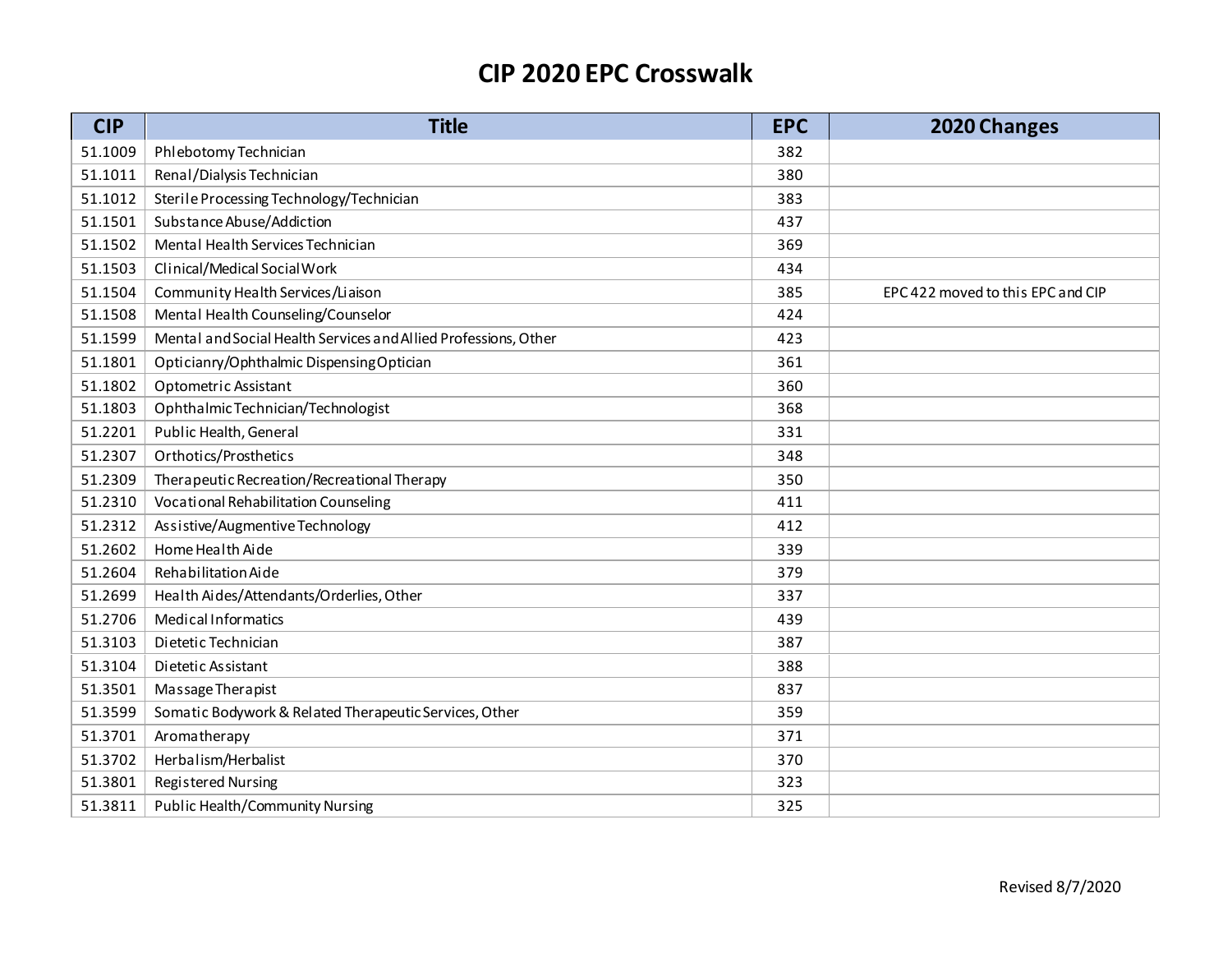| <b>CIP</b> | <b>Title</b>                                            | <b>EPC</b> | 2020 Changes                      |
|------------|---------------------------------------------------------|------------|-----------------------------------|
| 51.3812    | Operating Room & Surgical Nursing                       | 324        |                                   |
| 51.3901    | <b>Licensed Practical Nursing</b>                       | 326        |                                   |
| 51.3902    | Nursing Assistant/Aide                                  | 329        |                                   |
| 52.0101    | Business/Commerce, General                              | 0          |                                   |
| 52.0201    | Business Administration/Management                      | 502        |                                   |
| 52.0202    | Purchasing, Procurement & Contracts Management          | 0          |                                   |
| 52.0203    | Logistics, Materials & Supply Chain Management          | 546        |                                   |
| 52.0204    | Office Management & Supervision                         | 547        | EPC 522 moved to this EPC and CIP |
| 52.0205    | Operations Management & Supervision                     | 622        |                                   |
| 52.0206    | Non-Profit/Public/Organizational Management             | 583        |                                   |
| 52.0207    | <b>Customer Service Management</b>                      | 542        |                                   |
| 52.0208    | E-Commerce/Electronic Commerce                          | 543        |                                   |
| 52.0209    | Transportation/Mobility Management                      | 293        |                                   |
| 52.0211    | Project Management                                      | 292        |                                   |
| 52.0212    | Retail Management                                       | 298        |                                   |
| 52.0213    | Organizational Leadership                               | 294        |                                   |
| 52.0301    | Accounting                                              | 0          |                                   |
| 52.0302    | Accounting Technician & Bookkeeping                     | 505        |                                   |
| 52.0401    | Administrative Assistant & Secretarial Science, General | 551        |                                   |
| 52.0402    | Executive Assistant/Executive Secretary                 | 548        |                                   |
| 52.0406    | Receptionist                                            | 553        |                                   |
| 52.0407    | Office Automation/Data Entry                            | 517        |                                   |
| 52.0408    | Office Occupations & Clerical Services                  | 559        |                                   |
| 52.0409    | Parts, Warehousing & Inventory Management Operations    | 539        |                                   |
| 52.0410    | Traffic, Customs & Transportation Clerk/Technician      | 291        |                                   |
| 52.0411    | Customer Service Support/Call Center Operations         | 297        |                                   |
| 52.0701    | Entrepreneurship                                        | 254        |                                   |
| 52.0703    | Small Business Management                               | 257        |                                   |
| 52.0801    | Finance, General                                        | 0          |                                   |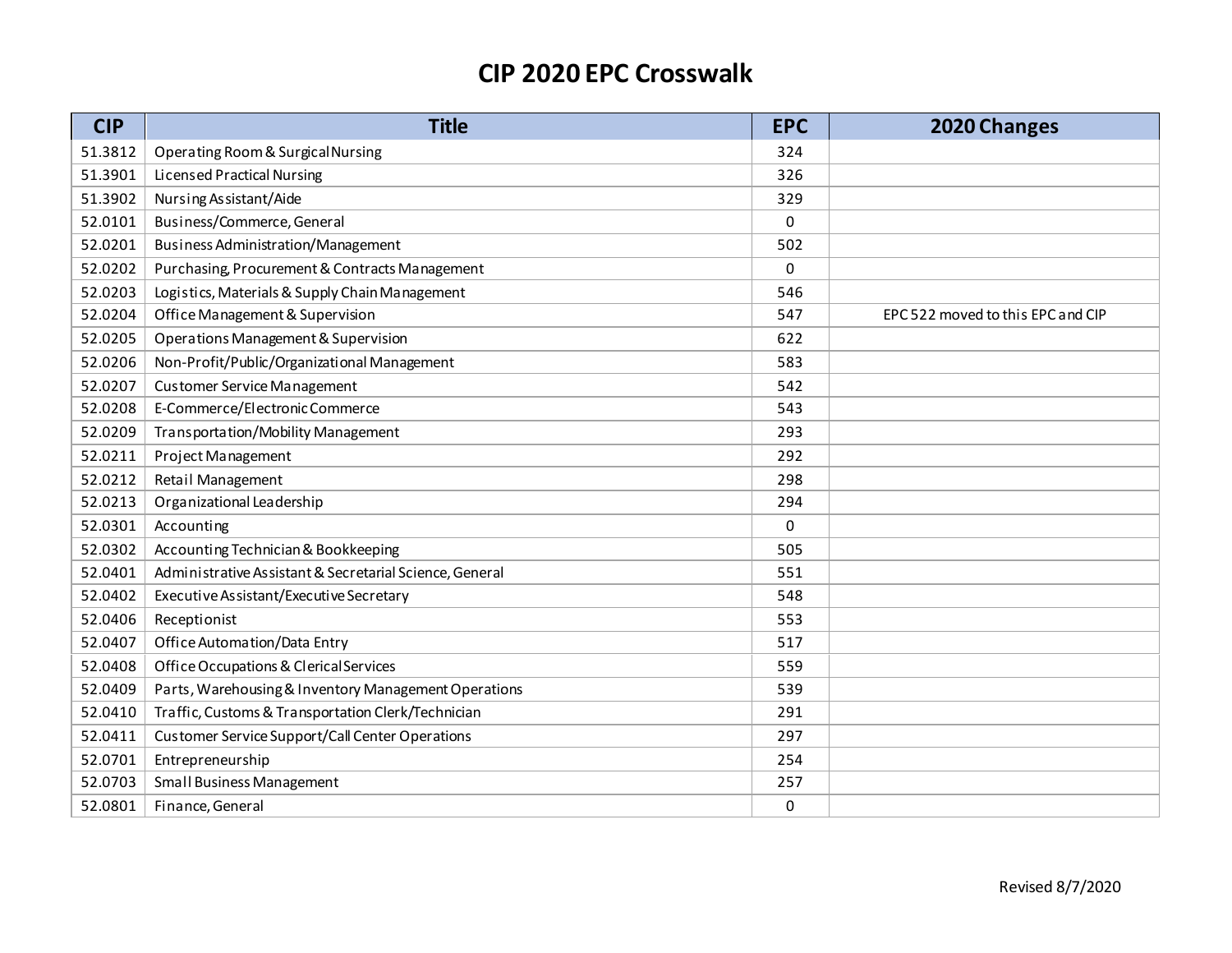| <b>CIP</b> | <b>Title</b>                                        | <b>EPC</b>  | 2020 Changes |
|------------|-----------------------------------------------------|-------------|--------------|
| 52.0803    | Banking & Financial Support Services                | 267         |              |
| 52.0807    | <b>Investments &amp; Securities</b>                 | $\mathbf 0$ |              |
| 52.0809    | Credit Management                                   | 268         |              |
| 52.0901    | Hospitality Management                              | 281         |              |
| 52.0903    | Tourism & Travel Service Management                 | 263         |              |
| 52.0904    | Hotel/Motel Management                              | 269         |              |
| 52.0905    | Restaurant/Food Services Management                 | 272         |              |
| 52.0907    | Meeting & Event Planning                            | 276         |              |
| 52.0908    | Casino Management                                   | 241         |              |
| 52.0909    | Hotel, Motel & Restaurant Management                | 278         |              |
| 52.1001    | Human Resources Management/Personnel Administration | 545         |              |
| 52.1002    | Labor & Industrial Relations                        | 544         |              |
| 52.1101    | International Business/Trade/Commerce               | 249         |              |
| 52.1302    | <b>Business Statistics</b>                          | 224         |              |
| 52.1401    | Marketing Management                                | 245         |              |
| 52.1402    | Marketing Research                                  | 244         |              |
| 52.1501    | Real Estate                                         | 275         |              |
| 52.1601    | Taxation                                            | 512         |              |
| 52.1701    | Insurance                                           | 265         |              |
| 52.1801    | Sales, Distribution & Marketing Operations, General | 0           |              |
| 52.1803    | Retailing & Retail Operations                       | 251         |              |
| 52.1804    | Selling Skills & Sales Operations                   | 252         |              |
| 52.1902    | Fashion Merchandising                               | 210         |              |
| 52.1903    | Fashion Modeling                                    | 211         |              |
| 52.1905    | Tourism/Travel Services Sales Operations            | 277         |              |
| 52.1907    | Vehicle Parts & Accessories Marketing Operations    | 215         |              |
| 52.2001    | Construction Management                             | 570         |              |
| 52.2101    | Telecommunications Management                       | 258         |              |
| 54.0101    | History, General                                    | $\mathbf 0$ |              |